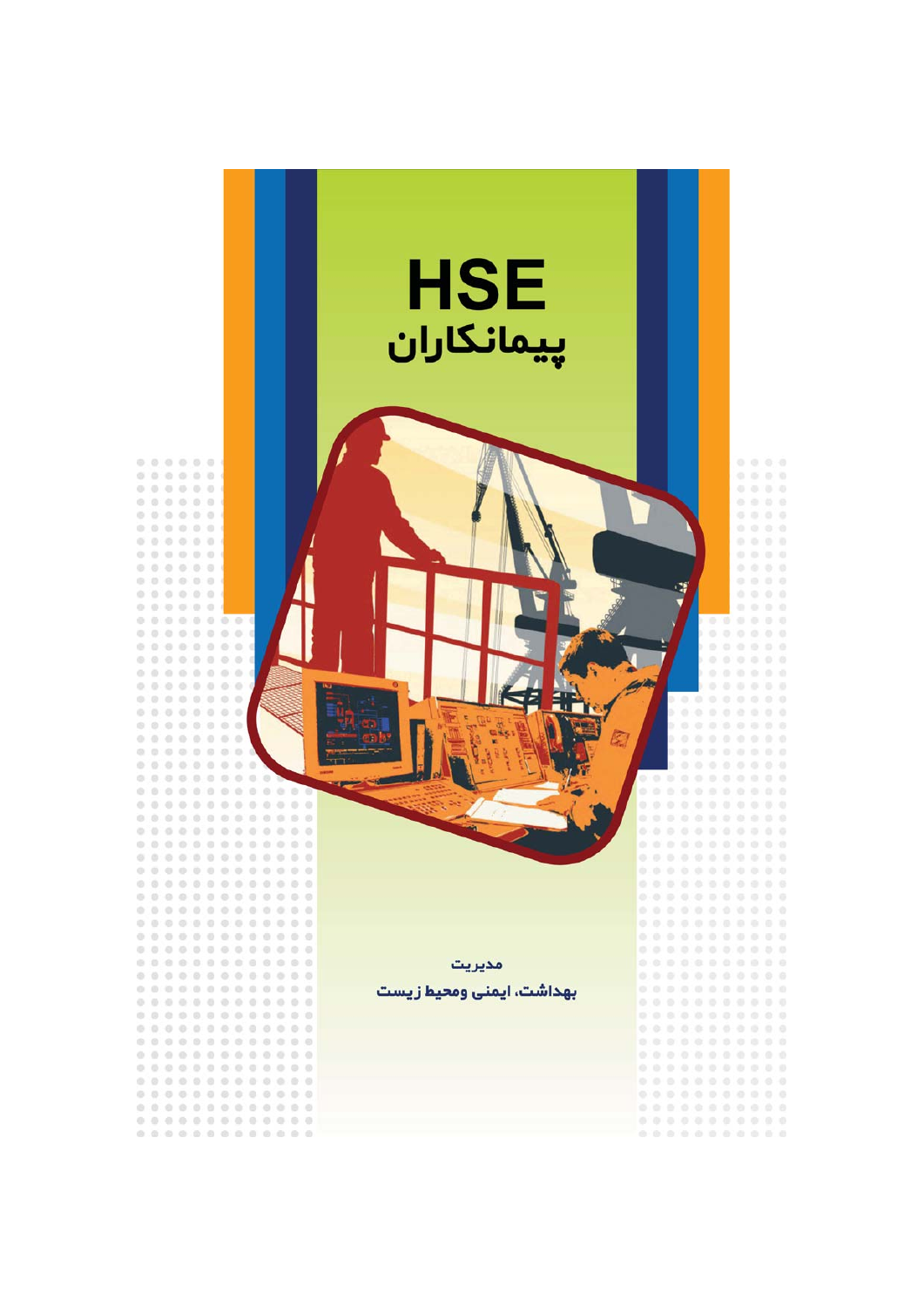به نام خدا

 $1141$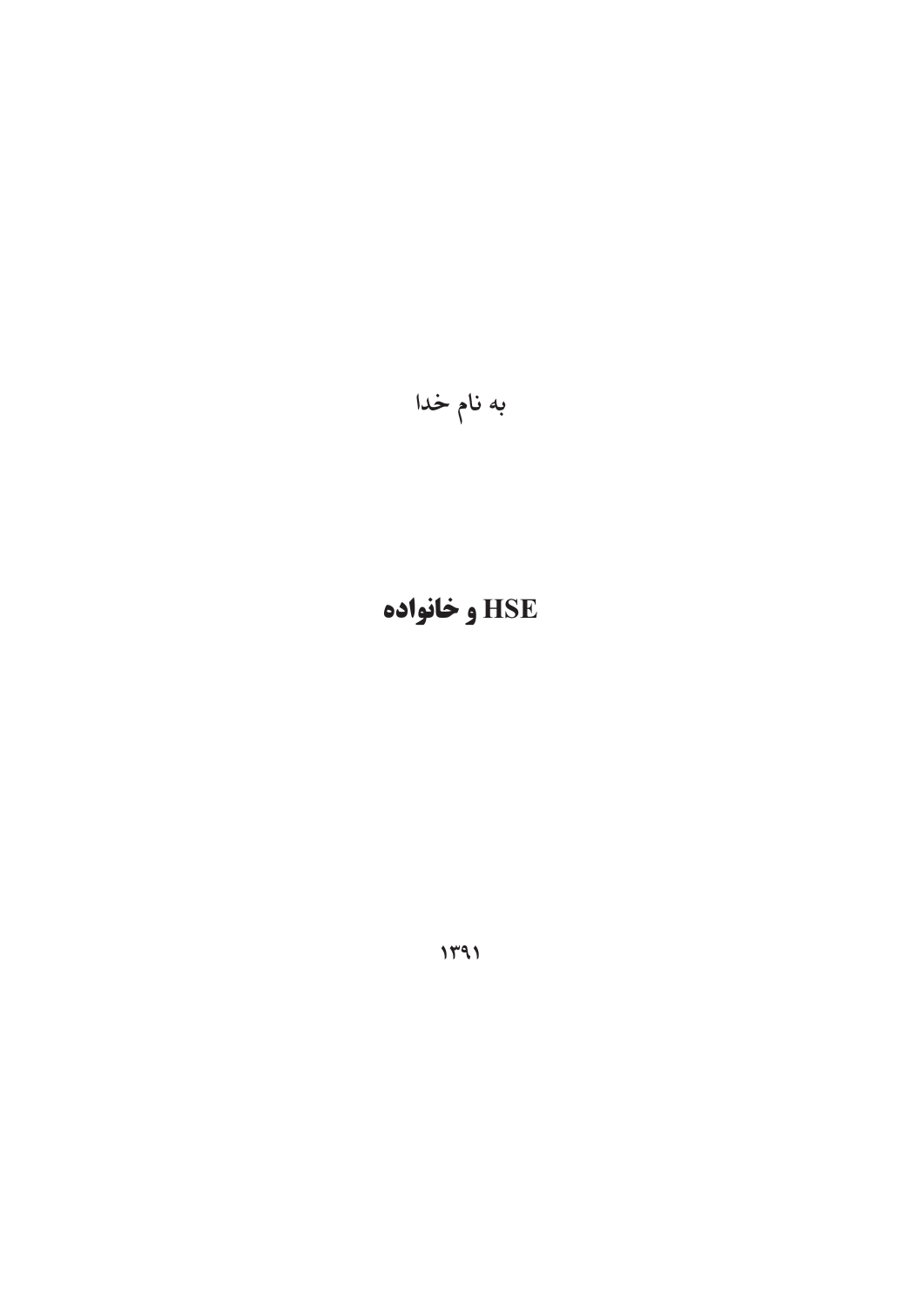<u>تهران: خیابان طالقانی – شماره ۳۷۸ تلفن ۶۶۴۹۱۳۱۱ مدیریت بهداشت، ایمنی و محیط زیست</u> **عنوان:** HSE و خانواده **تهیه کننده:** مدیریت بهداشت، ایمنی و محیط زیست **ناشر:** انتشارات روابط عمومی شرکت ملی پالایش و پخش **نوبت چاپ:** اول – ۱۳۹۱ **شمارگان:** ۱۰۰۰ نسخه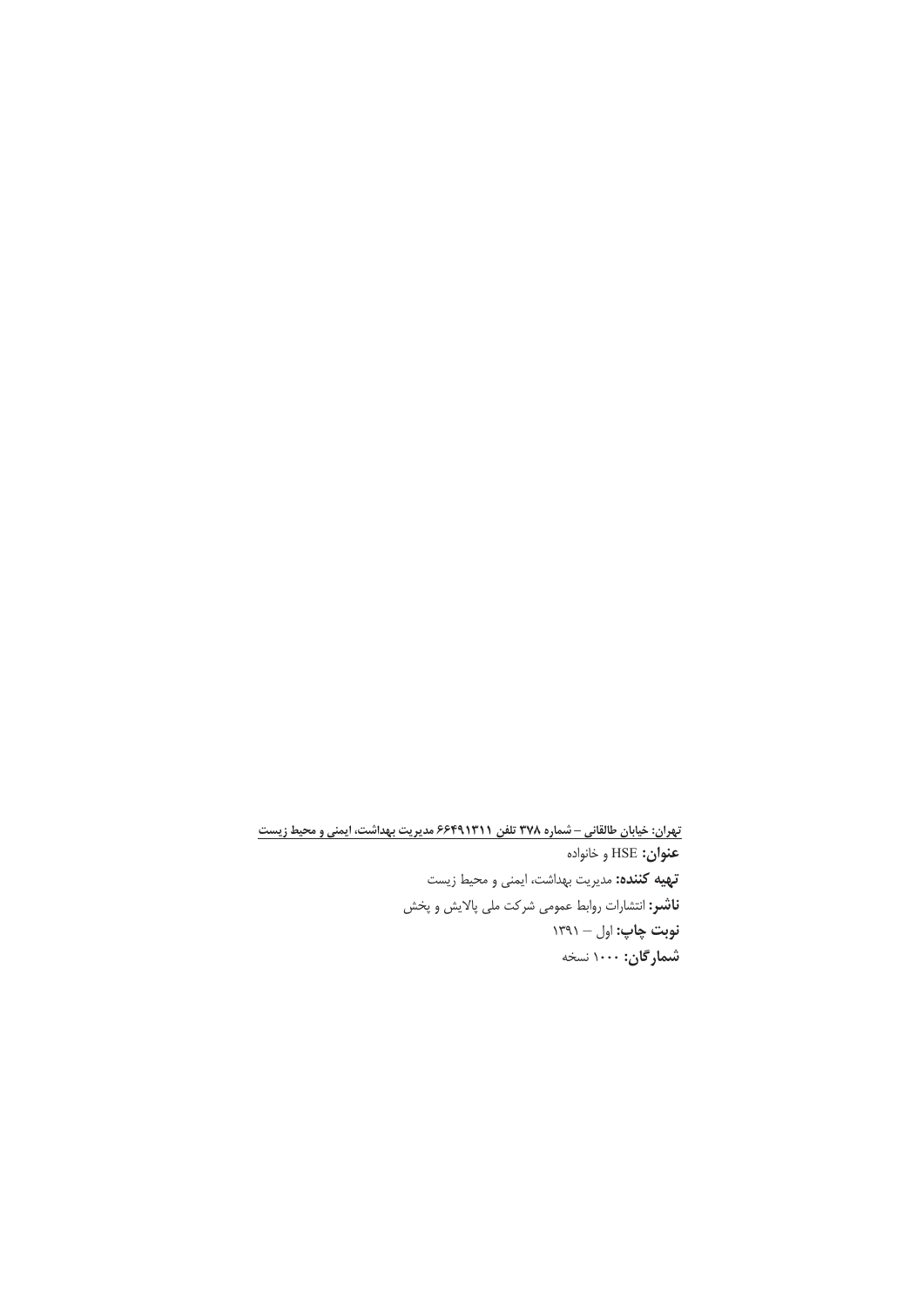# فهرست عناوين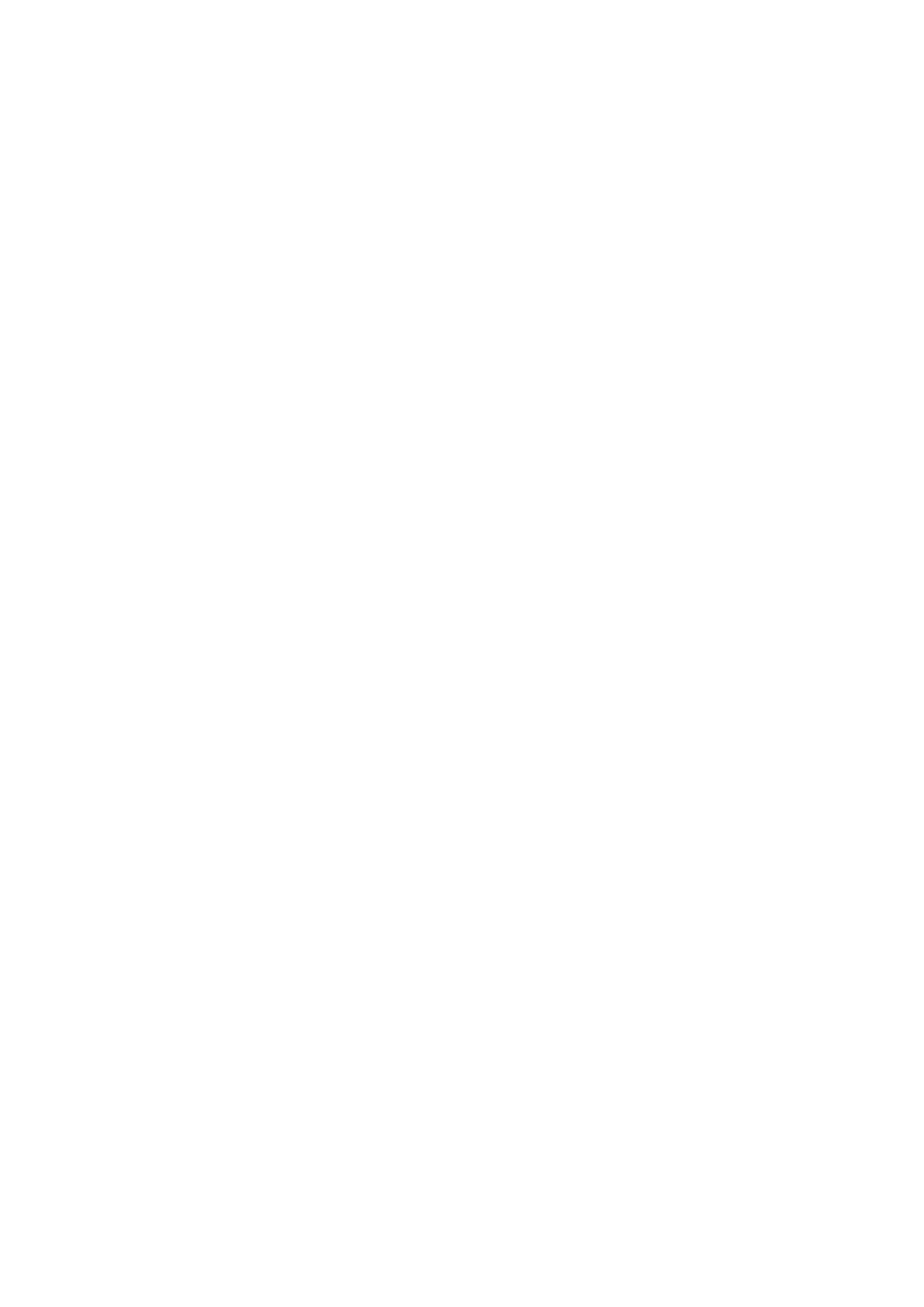#### مقدمه

اگر نه هر روز یا هر هفته، بلکه بارها شاهد، خواننده یا شنونده خبرهایی از آسیبها و صدمههای جزیی و کلی به انسان، سایرجانداران، آب، هوا و خاک و به تعبیری طبیعت بودهایم. صدمه به تجهیزات و تاسیسات و از بین رفتن سرمایههای شخصی و ملّی روی دیگر سکّه است.

با این که افزایش طول عمر، نشانهای از مراقبتهای بهداشتی به شمار میرود، امّا با وجود مراقبتهای فردی، ایجاد اکثر صدمات جسمی و روانی و بروز بیماری های ناشناختهای که گریبانگیر جامعه انسانی است، ناشی از سهل انگاری در به کارگیری الزامات و استفاده از مواد و تجهیزات غیراستاندارد است. این عوامل شاید به دلیل کم بودن زمان، شدّت مواجهه و تأثیر دراز مدّت، نمودی مشخص نداشتهاند، امّا به جرأت می توان گفت با دلایل نامعلوم آسیبهای روانی، جسمانی و مرگ زود هنگام ارتباطی معنادار دارند.

همگام با پیشرفت فنآوری، به اندازه استفاده از وسایل رفاهی، به امر آموزش و فرهنگسازی اعتنا نشده است. با وجود فقدان آموزش صحیح و مناسب، انتظاری جز افزایش آمار ناگواریهای اجتماع انسانی نمیرود.

در همین لحظه حوادث و سوانح دلخراش بسیاری در حال وقوع است. در طبیعت نیز گونههایی از گیاهان و جانوران درحال انقراض اند، سرمایههایی درحال نابودی و انسانهایی در آرزوی بهبودی با امید به زنده ماندن، درحال مبارزه با مرگ هستند. نگاهی به بخش حوادث و اَگهیهای ترحیم، علاوه بر تأیید این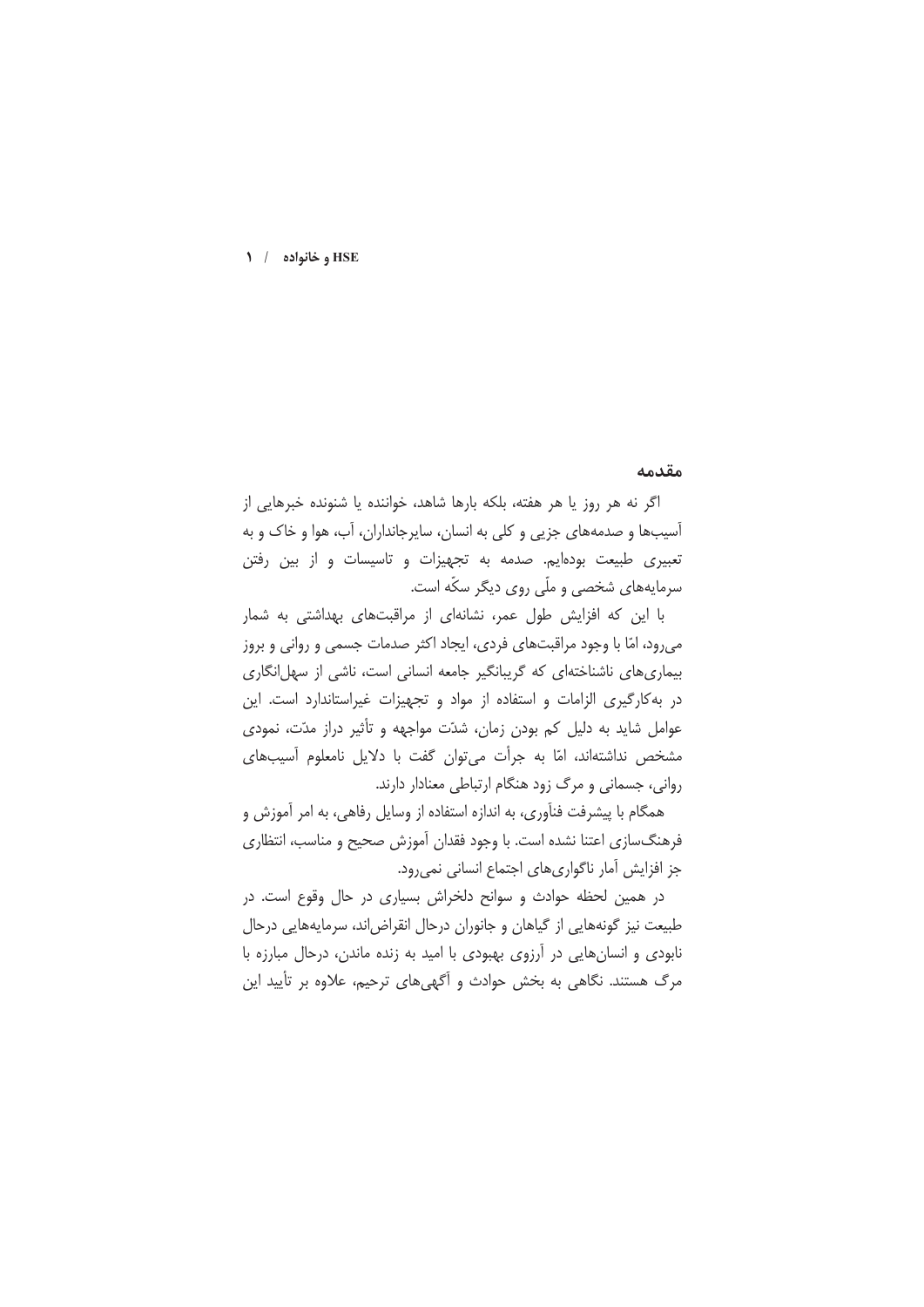#### HSE / ۲ و خانواده

مدعا، ضرورت چارهاندیشی را دو چندان می کند.

امروزه در سراسر جهان دردهای مشترکی از این دست، نگرانیهای انسان، این موجود ذیشعور را عمیق تر کرده است؛ گرچه هنوز امید، زنده است! چرا که گروهی از آدمیزادگان با پشتکار فراوان در حال تلاش برای اشاعه درستاندیشی، استفاده صحیح از امکانات موجود و اشاعه فرهنگ HSE هستند. این HSE موجودی افسانهای نبوده و از کرهای دیگر نیامده و تنها ویژه متخصصین نیز نیست. بلکه مخفف سه کلمه Health به معنی بهداشت، Safety به معنى ايمنى و Environment به معنى محيطزيست است. با به کارگیری این مباحث، کیفیت و استاندارد را همراه خود ساخته و بخش اعظمی از نگرانیهایمان را حذف می کنیم.

كار در مديريت بهداشت، ايمنى و محيط زيست شركت ملى پالايش و پخش، علاوه بر وظيفه جاري سازماني، تلاشى عام المنفعه در راستاى فعاليتهاى بین المللی است. که با تمرکز بر دانش و فنآوری روز، آیندهای سالم و ایمن را برای نوع بشر نوید میدهد.

در این کتاب درخواهیم یافت که بهکارگیری الزامات HSE سبب آسایش خاطر شده و با این وصف، از دغدغه و نگرانیهای اضافی زندگی تا حد قابل قبولی کاسته خواهد شد.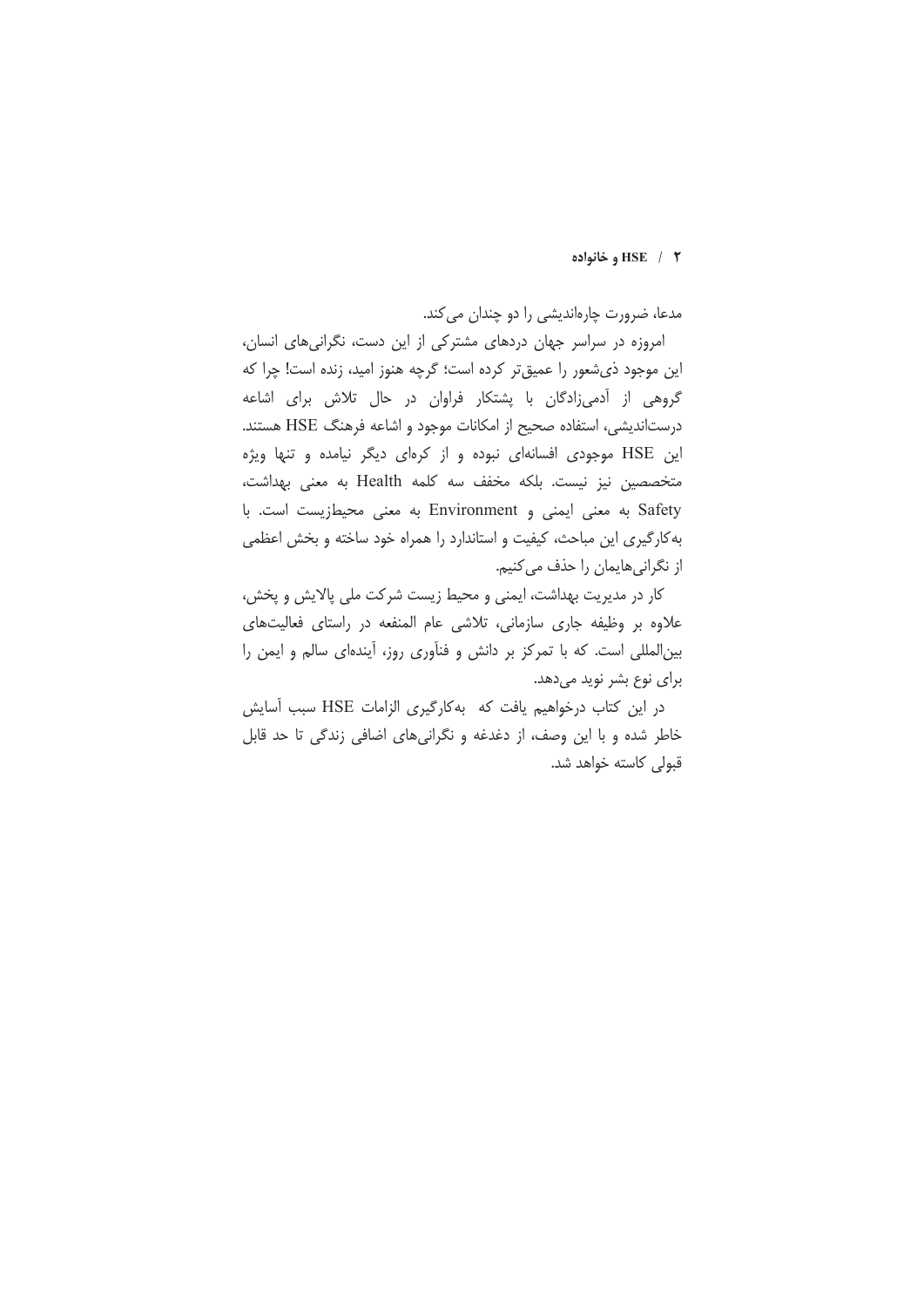$\mathbf{r}$  / مخانواده /  $\mathbf{HSE}$ 

### ييشگفتار

در حال حاضر خانوادهها از ابعاد مختلف تحت كنش و واكنش قرار دارند. توسعه شهرنشینی، ازدحام جمعیت و تغییرات در روابط اجتماعی، مشکلات جدیدی در خانوادهها پدید آورده است که با تعبیر داروی اجتماعی'، درمان اجتماعی<sup>۲</sup> از آنها یاد میشود. در حقیقت خانواده را باید در رابطه با استقرار و اجرای HSE از سه منظر مورد بررسی قرار داد:

# ۱- فرد در خانواده یا بهداشت فردی

# ۲- خانواده به صورت مجموعهای یکپارچه و مرتبط با HSE

خانواده به صورت مجموعهای یکپارچه در روابط کلی HSE قرار میگیرد، تا

<sup>1.</sup> Social Medicine

<sup>2.</sup> Social Pathology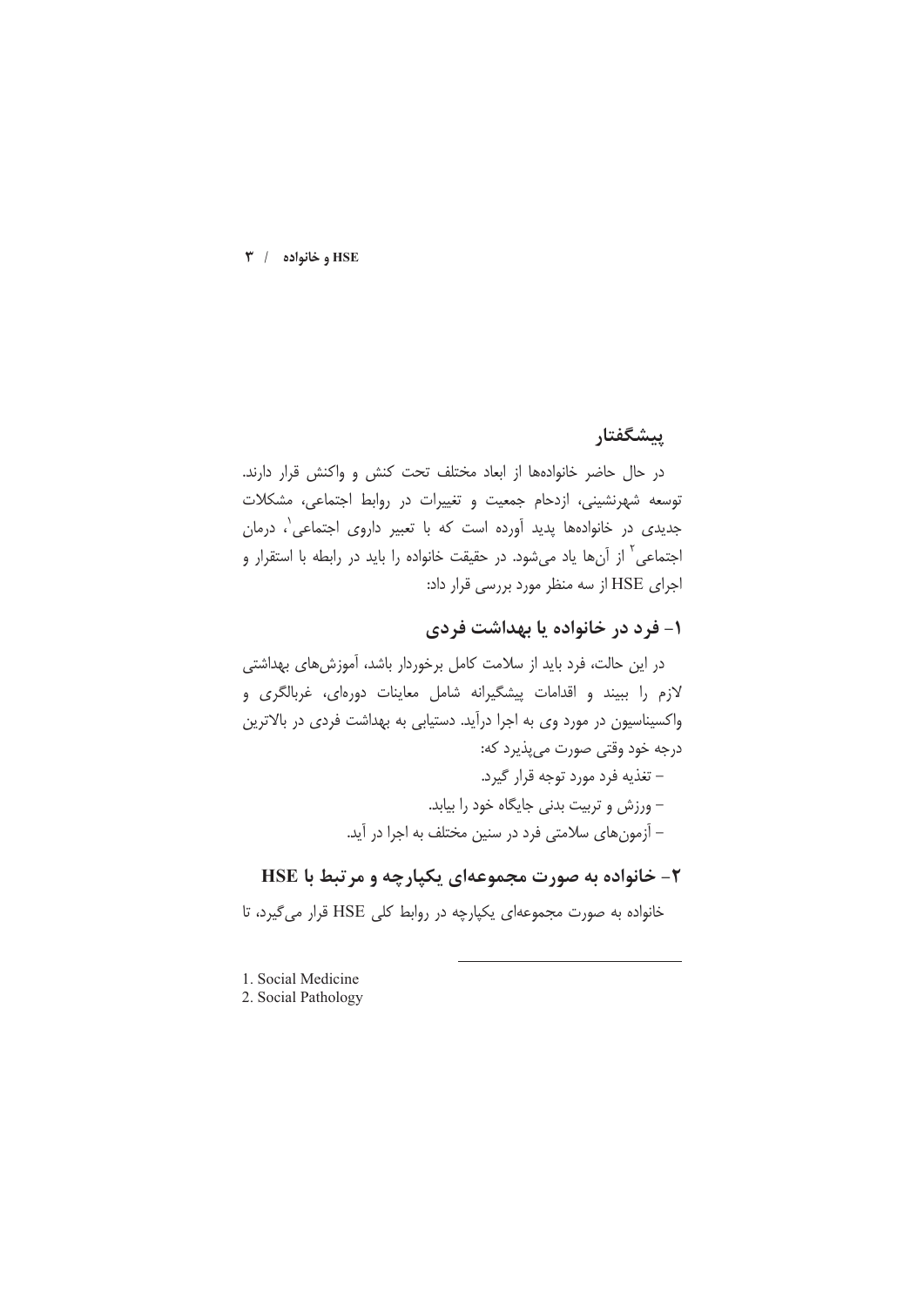#### HSE / ۴ و خانواده

آنجا که علاوه بر اقدامات فوق، ابعاد خانواده، سطح آموزش و دانش، اشتغال و درآمد، چگونگی اسکان و امکان استقرار، حوزه جغرافیایی زندگی، فرهنگ و نگرش های خانواده، همگی ابزارهای اجرایی HSE هستند. به عنوان نمونه:

- در تنظیم خانواده، رابطهای مستقیم میان سطح دانش، آگاهی و امکانات خانواده، تعداد فرزندان و رعایت برنامه تنظیم خانواده وجود دارد که براساس آن قضاوت می شود. البته سرنوشت فرزندان از سلامت جسم، روان و محیط خانوادگی نیز اثر می گیرد.

– از نظر تغذیه، بر حسب امکانات مالی، افرادی از خانوادهها ممکن است گرفتار سوءتغذیه` باشند. میزان و سرانه تغذیه ممکن است برای خانوادههای مختلف، بنا به شرایط مالی، بالا<sup>۲</sup> یا پایین<sup>۳</sup> شود. به عنوان مثال در حالی که بعضي از خانوادهها به علت عدم توان مالي براي تأمين غذا قادر به فراهم كردن شش ماده اصلی غذایی <sup>۴</sup> برای رشد، مادهسازی، تولید مثل و غیره نیستند، بعضی از خانوادهها به علت مصرف بیش از حدّ برخی مواد غذایی، بچههایشان گرفتار فربهی <sup>۵</sup> میشوند، که این خود مشکلات عدیدهای را به همراه میآورد.

# ۳- خانواده و اجتماع

روابط خانواده و اجتماع بر حسب شرایط فرهنگی، اجتماعی، اقتصادی شکل می گیرد و بر همین اساس ممکن است فرد در جامعه موفق شود مدارج علمی و تخصصی را طی کند یا این که گرفتار موارد سوء رفتار ٔ و مشکلاتی نظیر افراط و تفريط، سيگار كشيدن، بي خانماني، اعتياد، الكل، فساد، فحشا، سرقت،

- 1. Malnutrition
- 2. Over-nutrition
- 3. Under-nutrition

۴. آب، املاح، ويتامينها، گلوسيدها، ليپدها و چربيها

- 5. Obesity
- 6. Abuse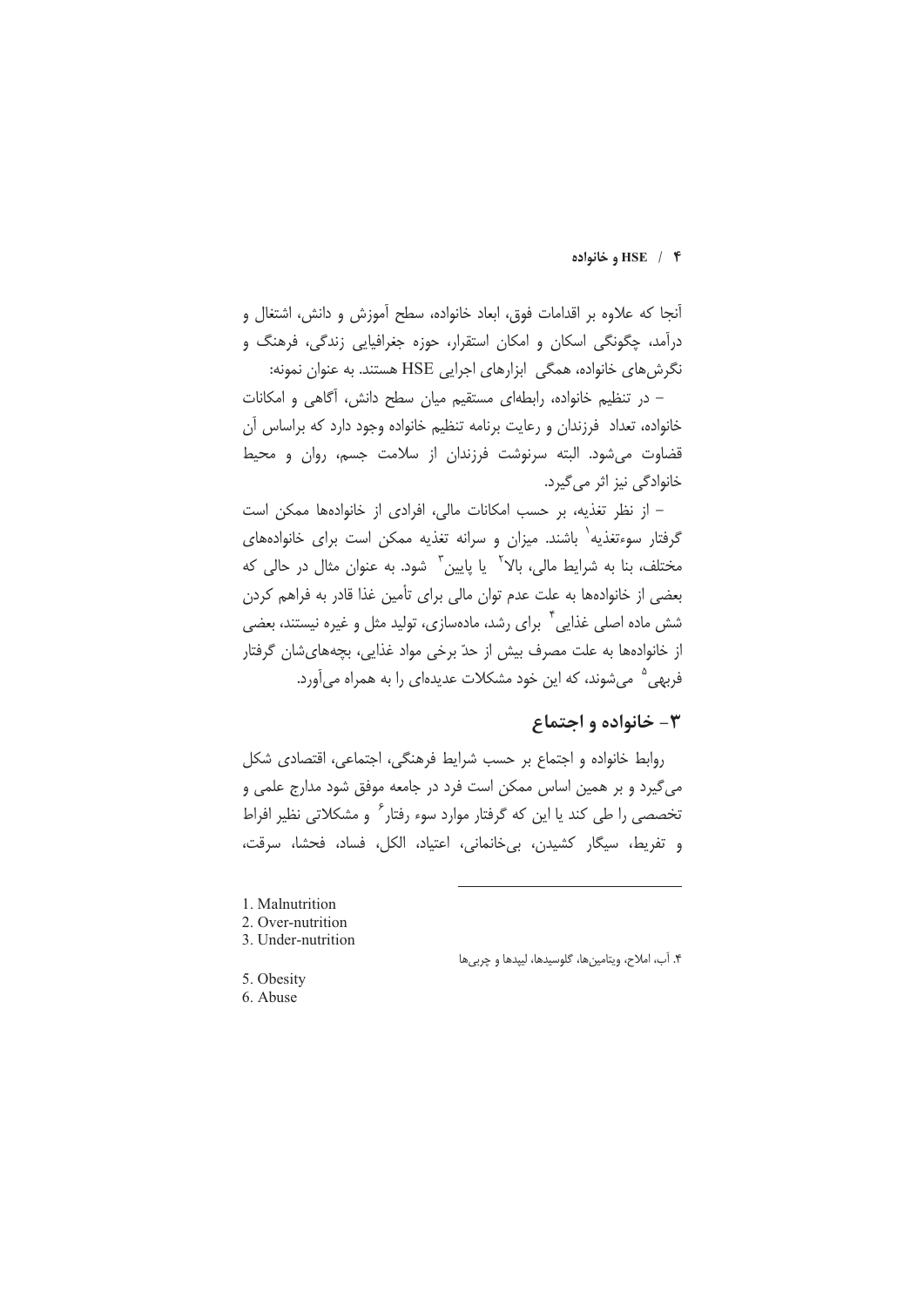بیماری های جنسی و مقاربتی هم چون ایدز و هیاتیت B و C شود. HSE در رابطه با خانواده موارد زیر را مدنظر قرار داده است. که با رعایت سه موضوع H و 5و E و با رویکردی یکپارچه و توجه به تک تک افراد، آرزوی تحقق آن را دارد. البته این موارد در تلفیق با مدیریت عقلانی قابل اجراست:

۱– HSE می خواهد شرایط زندگی مناسب را برای خانوادهها فراهم کند.

۲– تمرکز اصلی در این جا روی کیفیت زندگی است وHSE می کوشد فرصتهایی برای صیانت از بهداشت، ایمنی و محیط زیست خانوادهها به وجود آورد.

HSE –۳ فرهنگ ملّی را در خانوادهها پاس می دارد و فرهنگ حفظ طبیعت را در میان مردم گسترش میدهد. اساسیترین موضوعات در این رابطه می تواند برنامههای عمران ملّی باشد که در بخشهای مختلف با رعایت HSE به اجرا در مے ,اَپند.

۴– جهت گیری های HSE اصولاً در راستای ساماندهی شهرنشینی، سامان بخشیدن به روستاها و حذف کوچنشینی است که برای تصحیح آسیبهای اکولوژیک در غول شهرهای خاکستری نیز ایجاد تغییرات بنیادین، با برنامهریزی و تصمیم گیری اصولی آغاز شده یا انجام خواهد گرفت.

۵- زندگی خانواده در HSE در بستر همگرایی با طبیعت شکل میگیرد، از این رو HSE پاسدار ساختار خانواده است.

۶– HSE درک صحیحی از زندگی به خانوادهها می دهد که به واسطهٔ آن بتوانند نیازهای اساسی و امکانات پایه زندگی را فراهم کنند.

HSE -Y موجب تحقق خانواده سبز است. علاوه بر این، پویا بوده و در طول زمان قادر به تغییر است. HSE به طور دایم در حال تکامل است و با مشارکتهای مردمی به موفقیتهای بزرگی دست می یابد.

HSE →۸ موجب پایداری خانوادهها و ارتقاء کیفیت زندگی آنهاست و حقوق نسل های آینده را نیز مورد توجه کافی و وافی قرار می دهد.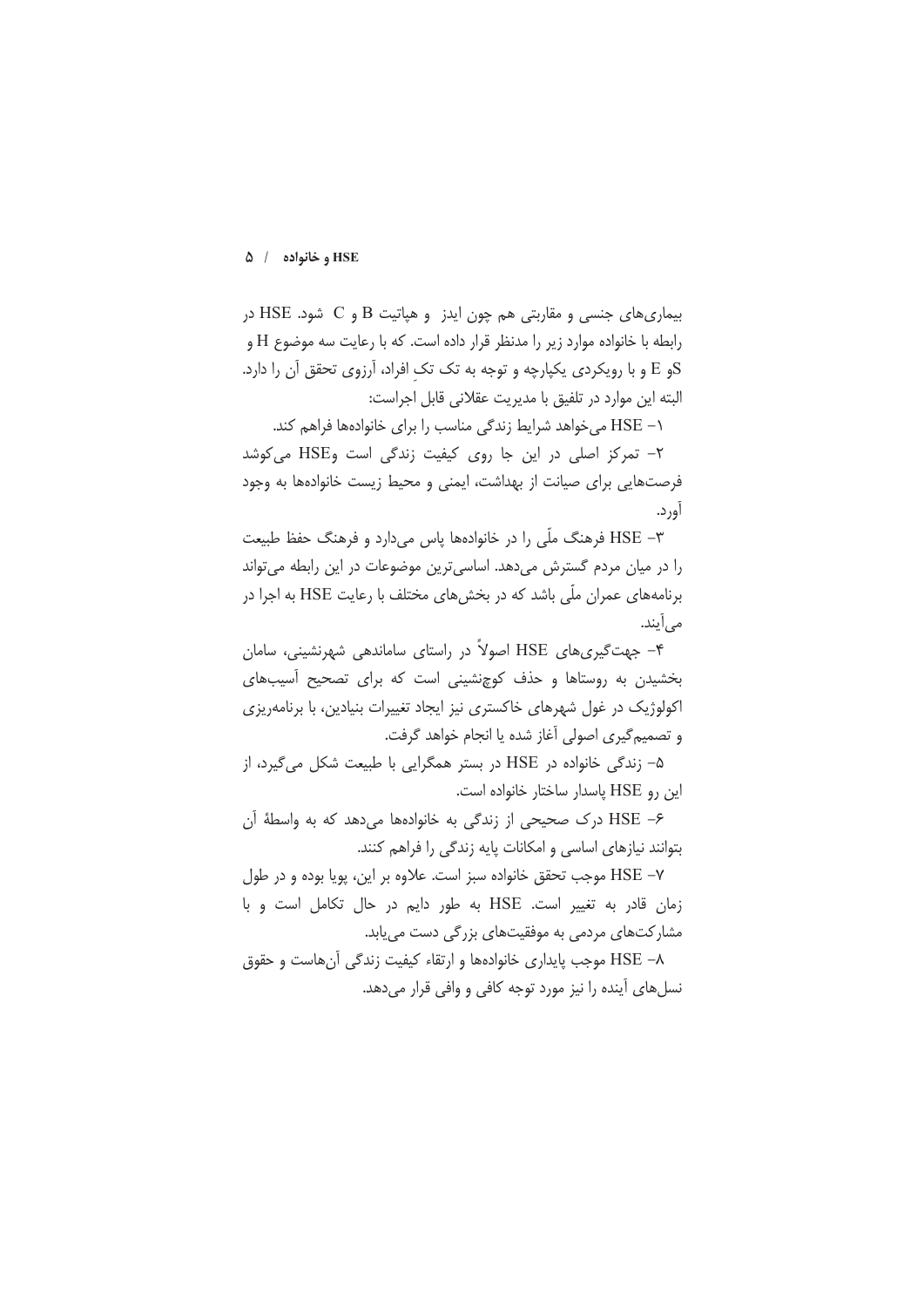### $HSE / 8$  وخانواده

۹- HSE در خانواده به آموزش اولویت می دهد و شبکهای قوی از ارتباطات و اطلاعات فراهم می آورد.

-۱- تمام اهداف HSE در خانواده به شکل گیری فعالیتهای حمایتی از محیطزیست منتهی نمیشود؛ به عبارت دیگر سلامتی خانواده شاخص رعایت و حضور HSE در خانواده است.

در هر صورت خانوادهای که با اصول و مبانی HSE آشنا باشد، شانس دستیابی به موفقیت، سلامت زندگی، حفظ علایق و پیوندهای عاطفی را دارد و بر این اساس عمل می کند.

# بهداشت

هر سال بیش از ۳۰ درصد از ساکنان کشورهای توسعه یافته و صنعتی دچار بیماری های ناشی از غذا می شوند. با وجود این، آمار لحظهای افراد مبتلا به این بیماری ها در جهان ممکن است ۳۵۰ برابر بیش از تعداد موارد گزارش شده باشد. چنان که می دانیم در کشورهای درحال توسعه و سایر کشورها نیز وضعیت تغذیه بهتر از کشورهای توسعه یافته نیست و هیچکدام از نظر بهداشت به وضعیتی مطلوب دست نيافتهاند.



این در حالی است که طبق آمار FAO'، یک هفتم جمعیت زمین (معادل ۹۲۳ میلیون نفر) به غذای کافی دسترسی ندارند. به منظور پیشگیری، کنترل روند

<sup>1.</sup> http://www.fao.org/es/ess/faostat/foodsecurity/FSMap/map14.htm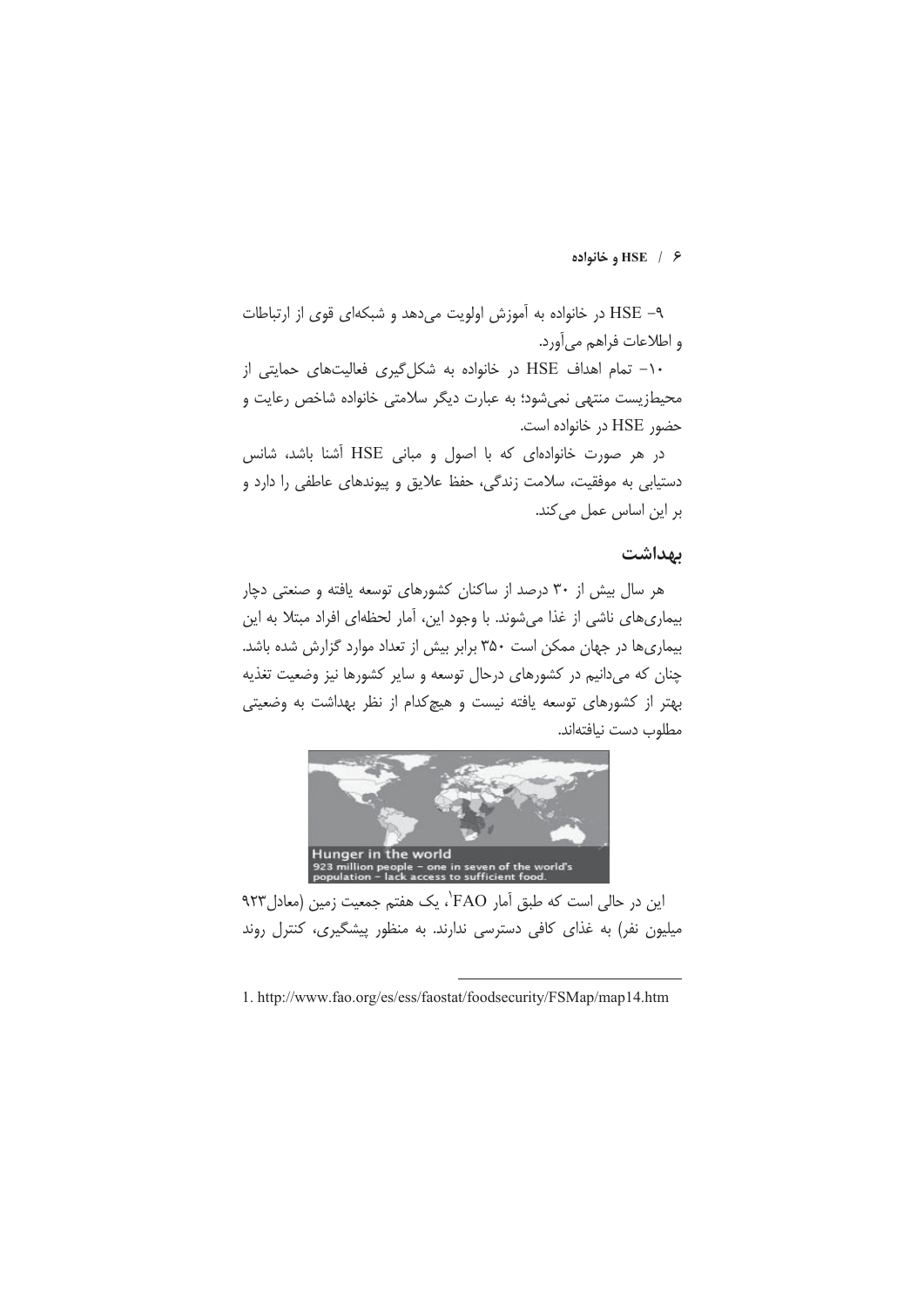ابتلا و درمان بیماریها، سازمان بهداشت جهانی (WHO)، راهکارهای متناسب با نوع این بیماری ها ارایه کرده و سعی در اشاعه مدیریت صحیح امور مربوطه دارد. این سازمان با چنین نگرشی، دربارهٔ بیماریهای صعبالعلاجی مانند سرطان رفتار سادهای پیشنهاد کرده است. در این پیشنهاد، چهار مرحله پیدرپی آورده شده است:

### ۱) پیشگیری

با صرف وقت، سرمایه و انرژی لازم برای ارایه هشدارها و برنامههای پیشگیرانه، اغلب بیماریها به مرحله ابتلا و اپیدمی نخواهند رسید.

### ۲) معالجه

با تشخیص به موقع و مداوای کافی، تعداد قابل توجهی از بیماریها معالجه مى شوند.

### ۳) مراقبت

برای بیمارانی که با روشهای معمول درمانی بهبود نمی یابند، برنامههای مراقبتی ویژهای لازم است. این برنامهها شامل ارایه راهنماها، آموزش و بروشورهای کاربردی است.

#### ۴) مديريت

کمک به کشورها در جهت تهیه خط مشی کاربردی، طرحریزی، استقرار و پایش مشکلاتی نظیر فقر، به شناخت وضعیت موجود در راستای پیشگیری از بیماری ها نیز کمک می کند.

این سازمان تنها برای مبارزه با «یک» بیماری، تعداد زیادی استراتژی، پیشنهاد و برنامه تخصصی، تدوین کرده است. «تنها یک بیماری!»

به نقل از WHO، در سال ۲۰۰۵، هفت میلیون و ششصد هزار نفر (معادل سه چهارم مجموع جمعیت کشورهای با درآمد متوسط) بر اثر این بیماری جان خود را از دست دادهاند. سازمان بهداشت جهانی در ادامه تأکید می کند که "برنامه اجرایی فراگیر و جهانی می تواند جان میلیون ها انسان را نجات دهد."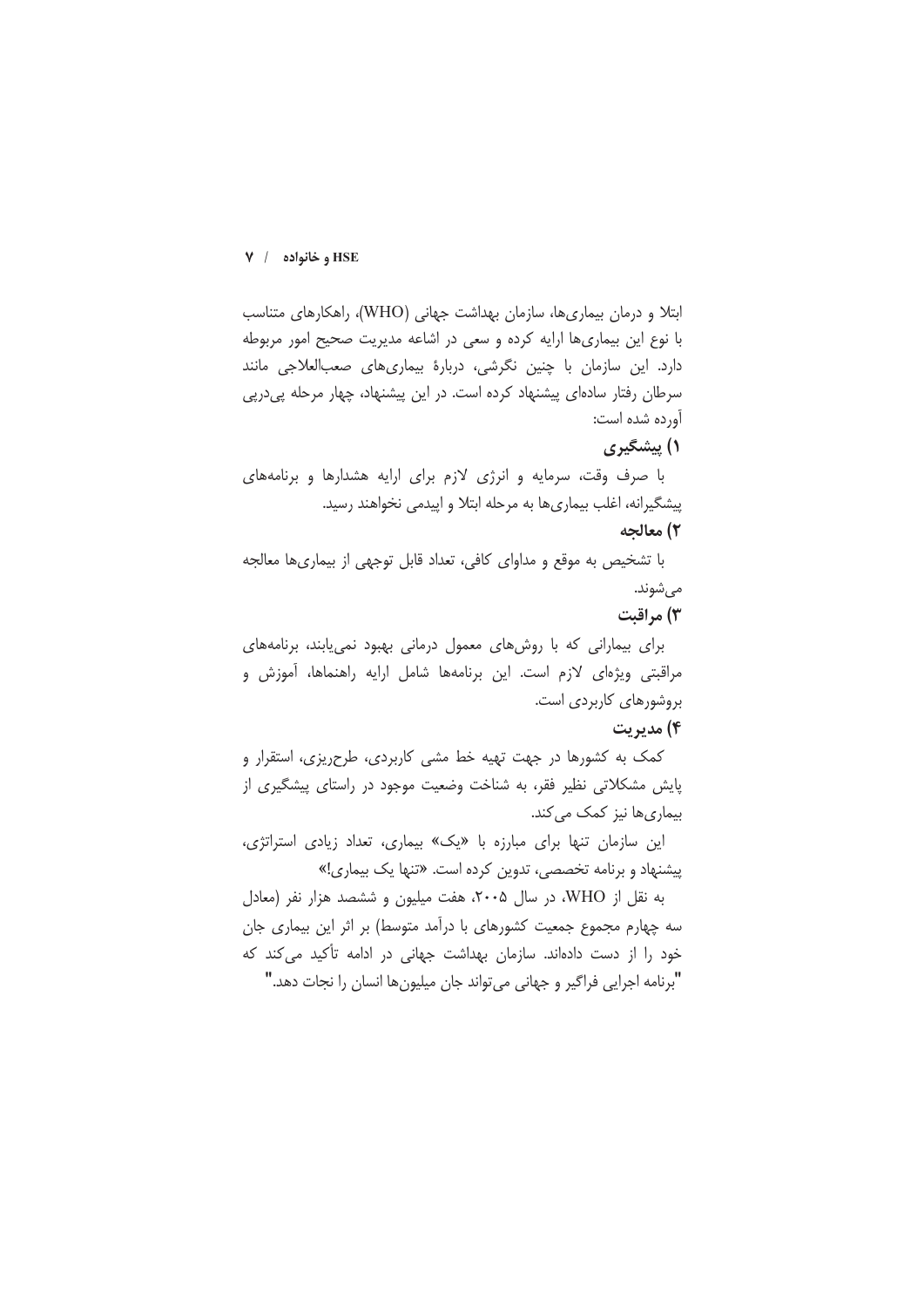#### **,# HSE / 8**

استفاده از دخانیات سالانه جان پیش از بنج میلیون انسان را مرگیرد که یک سوم از این تعداد که از سرطان ناشی میشود، قابل بیشگیری است. اما به دلیا<br>. .<br>وجود عوامل نگران کننده، پیشبینی میشود که این رقم در سال ۲۰۳۰ به .<br>هشت میلیون نفر افزایش یابد. با این حال قرارداد تعیین چارچوب متعارف دخانیات به عنوان رویدادی مهم، در سال ۲۰۰۵ به امضای ۱۴۰ کشور، از جمله ایران رسید.

.<br>سبگار جاوی مواد شیمیایی است و مضرات آن را تا جدود زبادی، افراد سیگاری و نیز اطرافیان آنها می شناسند. به عنوان نمونه و به منظور کسب .<br>اگاهی از خطر مونواکسیدکاین موجود در دود سیگار خوبس*ت* بدانیم که میا .<br>تركيبي أن يبش إز مثل تركيبي إكست<del>ن</del> با خون اس*ت* و به همين عل*ت* سب .<br>کاهش اکستن بافتها و بروز سکته مرشود.

.<br>نحمن دبابت أمريكا مصرف سيگار را داراي مضرات ويژهاي براي ميتلايان به دبابت می داند:

.<br>ـ اکستن پافتها را کاهش م دهد، به گونهای که مرتواند منحر به حمله قلبي و سکته مغزي شود.

ـ سبب افزايش فشار خون و كلسترول مىشود وخطر حمله قلبى را افزايش مے ،ٍدھد.

ـ سبب انقباض رگ&ا می شود و به آنها صدمه می;ند و وخیم شدن زخم یای دیابتی را به دنبال دارد.

ـ احتمال آسيب ديدن اعصاب و كليهها را بالامىبرد. ـ خطر ابتلا به سرماخوردگی و بیماریهای تنفسی را افزایش میدهد. ـ ميزان قند خون را بالا مىبرد. ـ تعداد مرگهای ناشی از بیماریهای قلبی و عروقی در افراد دیابتی .<br>سبگاری سه برایریش تر از افراد دبایتی غیر سبگاری است.

 <sup>1. (</sup>WHO FCTC) WHO Framework Convention on Tobacco Control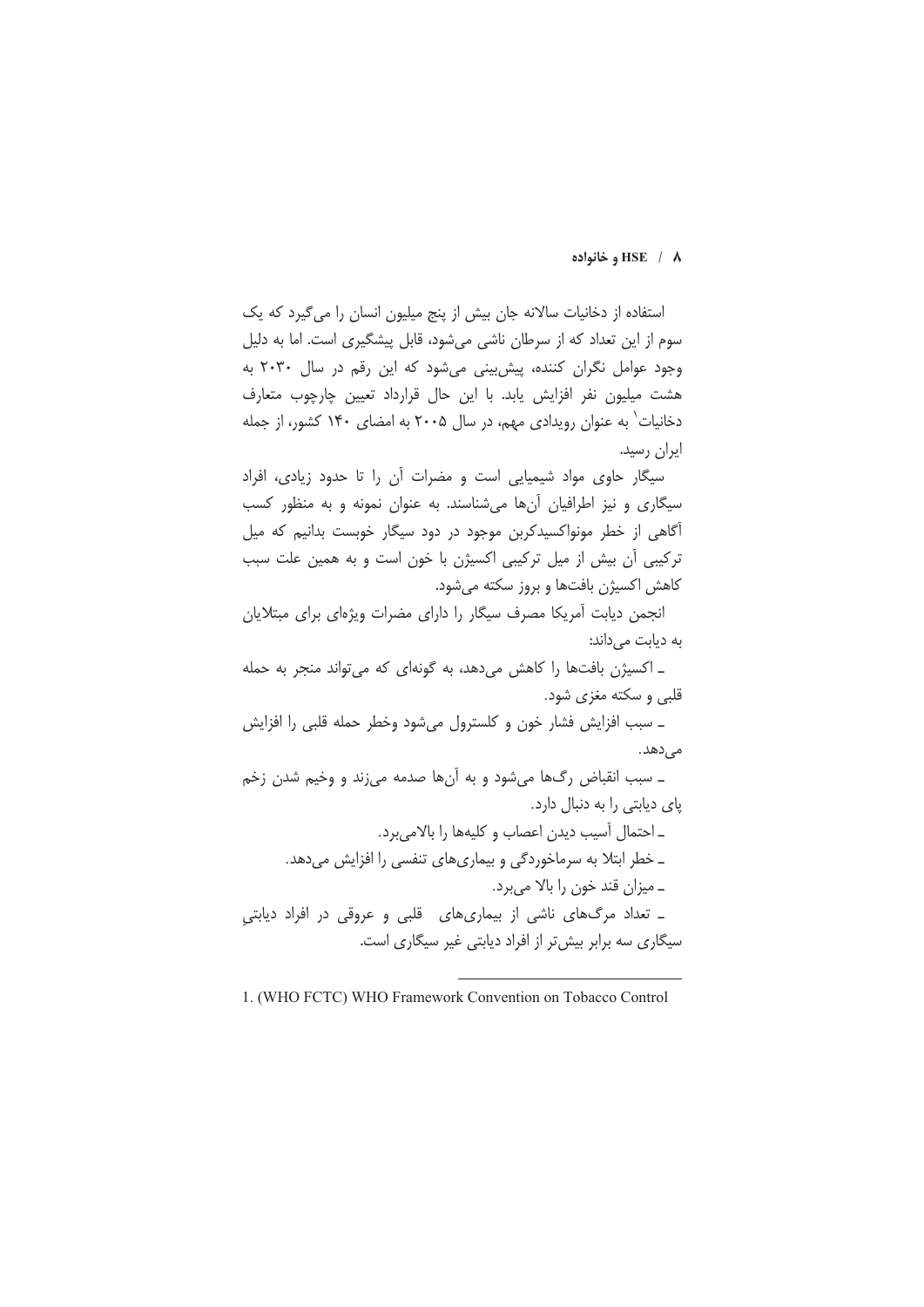

بنا به تأیید سازمان بهداشت جهانی، درصدی از سرطانهای قابل پیشگیری، به عوامل سرطان زای مرتبط با مشاغل مربوط می شود.

درکشور ما در مسیر خصوصی سازی، به علت وجود ضعف در نظام نظارتی و فقدان دستورالعمل های کارا، مردم در معرض تولیدات و خدمات نامطمئنی که توسط کارگزاران فاقد اصول اخلاقی ارایه میشود، قرار میگیرند. در هر صورت با تحقق يافتن خصوصىسازى يا عدم توفيق آن، بهمنظور حفاظت از سلامت جامعه، بهبود سازوکار لازم و نظام نظارت و هشدار موجود، امری ضروری است.

# دانش یایه بهداشت:

ابوعلي سينا مي گويد: «سلامت، سرشت یا حالتی است که در آن اعمال بدن، بهدرستی سرمیزند و نقطه مقابل آن (ناخوشی یا بیماری) فقط دور شدن از سلامتی است...» سلامتی از نگاه سازمان جهانی بهداشت، چنین تعریف شده است:

«سلامتی، تنها عدم وجود بیماری یا معلولیت نیست، بلکه عبارت است از حالت كامل رفاه و آسايش جسماني، رواني و اجتماعي»

هنگامی که سخن از بهداشت به میان میآید، ناخودآگاه به یاد بیماریهایی میافتیم که پیش از این خود، نزدیکان، دوستان یا آشنایانمان به آنها مبتلا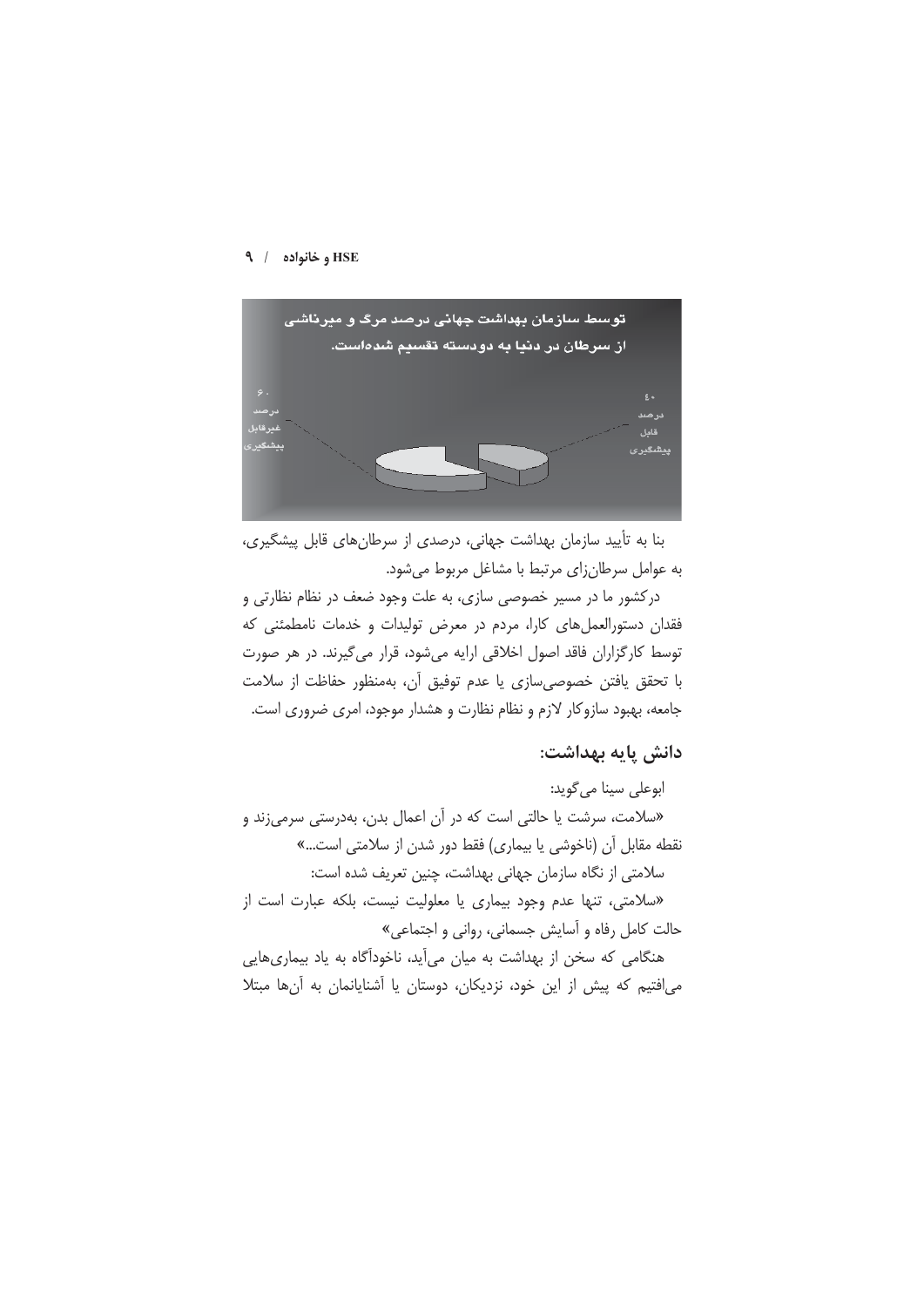#### **+ 1** / HSE وخانواده

شدهایم. دربارهٔ علل احتمالی بیماریها، واقعیت این است که غیر از راههای تماسی، خوراکی و تنفسی ابتلا به بیماریها، راههای دیگری نیز وجود دارد؛ مانند: قرار گرفتن در معرض عوامل آلوده کننده و بیماریزا و میزان مواجهه با آلایندهها با توجه به مدت، شدّت و تکرار تماس.

عوامل آلاینده، بیماری زا و آسیب رسان را عوامل زیان آور می نامند.

تنوع آلودگی های موجود در آب، خاک و هوا، امکانات و شرایط محیطی و رفاهي غير بهداشتي، از جمله مسكن، تغذيه و ضعف در آموزش و عدم به کارگیری دانش و تجربیات مرتبط، جامعه کنونی شهری و روستایی ما را در معرض عوامل و شرایط زیانآوری قرار میدهد که خانوادهها را تهدید می کند. دامنه این تهدید خود به نوع و میزان عوامل، مدّت و شدّت مواجهه با آنها بستگی داشته و با اصلاح روش های «تماس، استفاده و مصرف مواد وکالاها، حذف عامل تهديد كننده يا دورى گزيدن از آن» قابل كنترل است.

بررسی های به عمل آمده غیر متمرکز، منجر به تنوع دستهبندی عوامل زیانآور شده است. یکی از کلیترین دستهبندی های این عوامل برحسب نوع آن ها این گونه است:

– عوامل فیزیکی زیان آور (مانند صدا، گرما، سرما، ارتعاش، روشنایی و پرتوها و فشار هوای محیط)

– عوامل شیمیایی زیان آور (مانند حشره کش ها، آفت کش ها، برخی رنگ ها و مواد سمی)

- عوامل بيولوژيک (مانند ميکروبها، باسيلها، آميبها، ويروس،ها، ريكتزياها، باكترىها، قارچها و انگلها)

- عوامل روحی و روانی زیان آور (مانند مخاطرات ناشی از ناتوانی فرد در تطابق با امکانات و شرایط زندگی، درگیریها، اختلافات خانوادگی و اعتیاد )

– عوامل زیان آور مکانیکی (مانند وضعیت نامناسب بدن هنگام فعالیت روزمره، كار يا استراحت در خانه با عنوان علم ارگونومي يا وقوع حوادث و ايجاد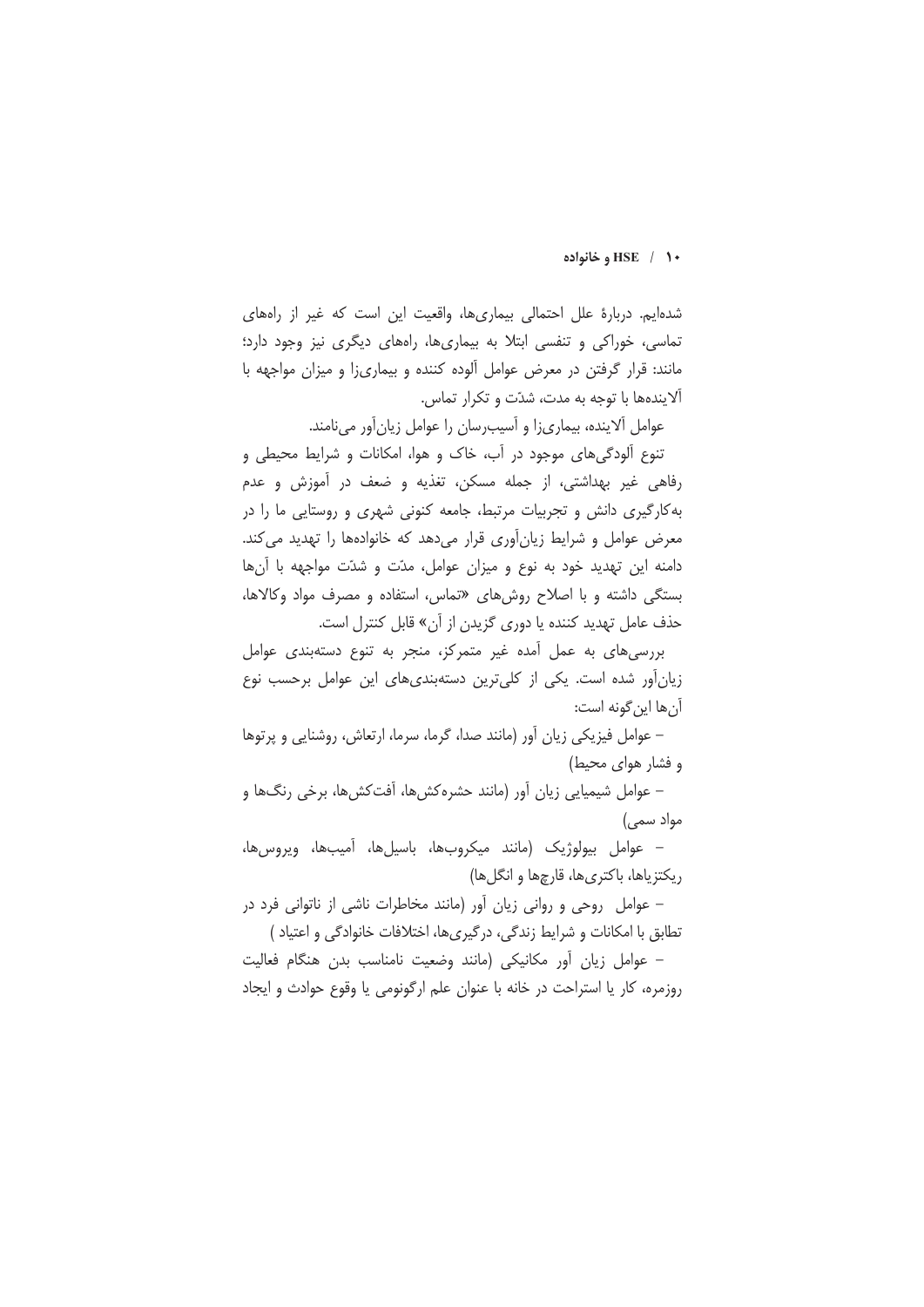جراحات ناشی از عدم رعایت نکات ایمنی در کار با وسایل) در دستهبندی دیگری که بر حسب تاثیر متقابل تدوین شده، با رویکرد تأثیریذیری انسان از محیط، چنین آمده است:

√ تاثیر متقابل انسان و انسان (عوامل بیماریزای زیستمحیطی و روانی) √ تاثیر متقابل انسان و عوامل محیطی (عوامل بیماریزای فیزیکی، شیمیایی و زیستمحیطی)

✔ تاثیر متقابل انسان و ماشین (عوامل زیان آور مکانیکی و علم ارگونومی)

هر یک از عوامل فوق ممکن است بهتنهایی سبب بروز علایم، عوارض و آسیبهای دیگر شود یا ترکیبی از این عوامل، بر شدّت بروز واکنشهای بهداشتی بیفزایند یا از شدّت آن بکاهند. با توجه به تفاوتهای ماهیتی این عوامل و مخاطرات، باید دستهبندی آنها مبتنی بر ماهیت وجودی و تفاوتهای موجود انجام گیرد. از جمله این تفاوتها می توان به موارد زیر اشاره کرد:

الف) تفاوت در نوع و جنس عوامل (١- ماده ٢- انرژی ٣- میکروارگانیزم)

١- از نوع ماده، مانند موادي كه در مواجهه كوتاه يا بلند مدّت با آنها دچار آسيب مي شويم نظير: گرد و غبار و ذرات معلق در هوا، رطوبت و مه، دود و مه-دود

٢- از نوع انرژى، مانند امواج حاوى انرژى، تشعشع پرتوهاى الكترومغناطيس، صوت و ارتعاش، انرژی گرمایی و دما

٣– ازنوع ميكروارگانيزمها، مانند ميكروبها، باسيلها، آميبها، ويروسها، ریکتزیاها، باکتریها، قارچها و انگلها

ب) میزان شدّت مواجهه با عوامل زیان[ور میزان مواجهه یا احتمال مواجهه، میزان خطر را نشان میدهد. این میزان را به شیوههای خاصی اندازهگیری و محدوده و اندازه مجاز مواجهه با عامل مورد نظر را تعیین می کنند. (به طور مثال با نصب نوعی بج روی لباس میزان پرتوهای اشعه رادیوگرافی دریافتی توسط کارکنان مراکز رادیولوژی را اندازه گیری می کنید.) مقایسه مقادیر اندازه گیری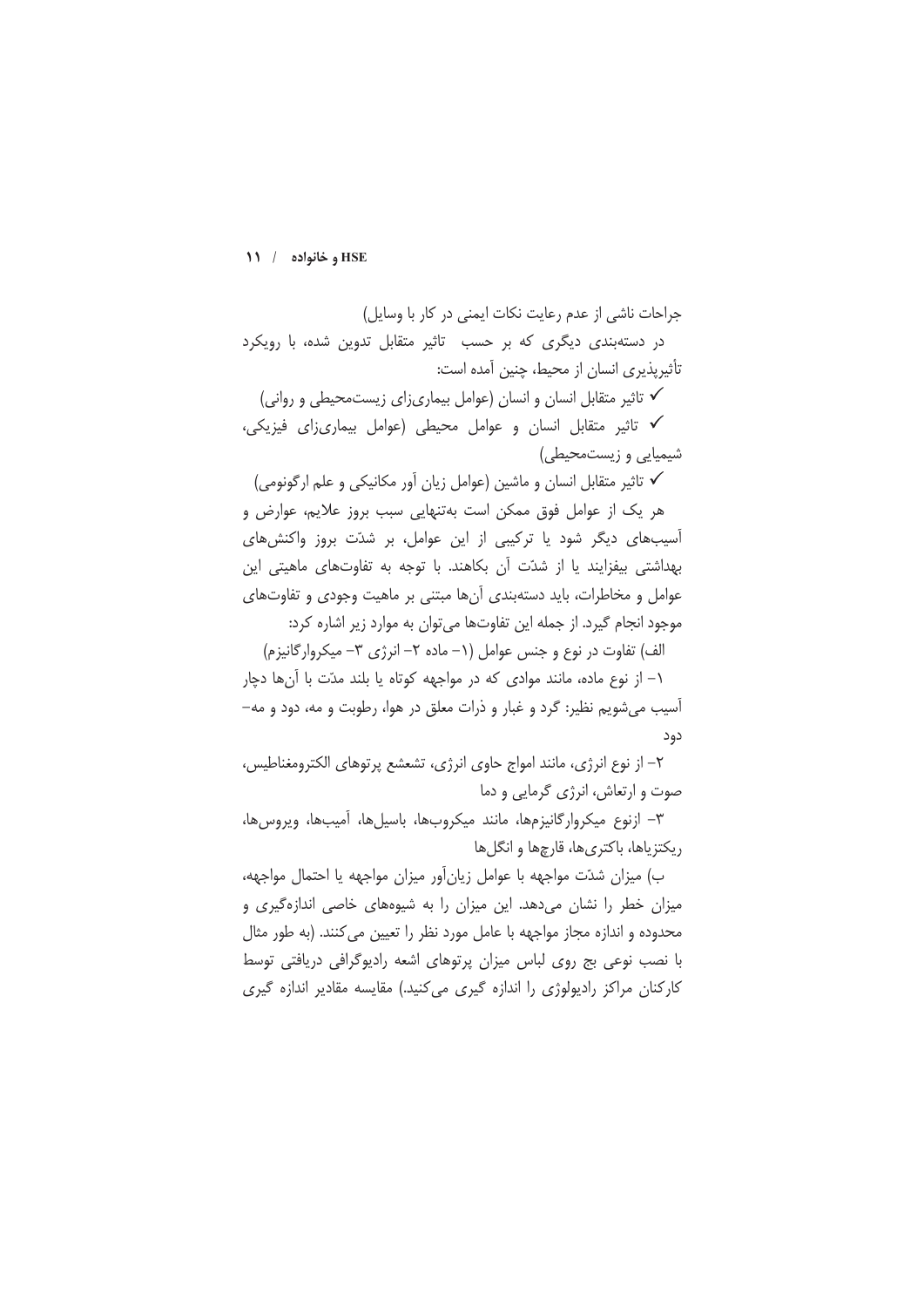#### **HSE** / 1٢ وخانواده

شده با میزان مجاز توصیه شده به وسیلهٔ سازمانهای واجد صلاحیت، مانند سازمان انرژی اتمی و معاونت سلامت وزارت بهداشت درمان و آموزش پزشکی، سازمان حفاظت محیط زیست و در مواردی استاندارد ملّی ایران صورت می پذیرد. این اندازهگیریها به منظور تعیین میزان و شدّت خطر، آمار مواجهه یافتگان، مکان های آلوده شده و تعیین و ارایه روش های کنترلی قابل قبول کاربردی کنترل انجام می پذیرد. این امر دربارهٔ بیماریها اغلب از منظر ایپدمیولوژی صورت می گیرد. ایپدمیولوژی علم به کارگیری شیوههای تأیید شدهٔ امکان سنجی برای بررسی امکان فراگیر شدن بیماریهاست. اپیدمیولوژی از حیث کاربردی به کمک مدل های متفاوتی مورد استفاده قرار می گیرد. به طور مثال تعامل متقابل سه فاکتور میزبان، عامل بیماریزا و محیط در تعیین علیّت بیماریها، سبب ارایه مدل مثلث اییدمیولوژی به عنوان یک مدل شده است.(مدلهای دیگری نیز وجود دارد که براساس نیاز و نوع کاربرد ابداع شده و به کار گرفته می شوند.یکی از این مدل های معروف، مدل استخوان ماهی است.)

ج) مدّت مواجهه، مدّت زمان تماس با عامل زیان آور بوده که در اندازهگیری میزان مخاطرات از نقش بسیار مهم و تعیین کنندهای برخوردار است. مدّت زمان مواجهه به همراه مقدار عامل زيان آور، در واقع شدّت مواجهه با عامل مزبور را تعیین خواهد کرد و بدین ترتیب از طریق مقایسه آن با مقادیر مجاز، مخاطره آمیز بودن مواجهه را تعیین می کند.

د) مواجهه با عامل زیان آور، به طور کلی سه راه اصلی برای ورود مواد به بدن وجود دارد:

۱– دستگاه گوارش (در شمار مهمترین راههای ورود مواد به بدن خردسالان و کودکان از نظر مواجههٔ خانوادگی به حساب میآید.)

٢- تنفس (عمدهترين راه ورود مواد شيميايي به بدن در محيطهاي خارج از خانه به شمار می آید. البته در مواردی قاتلی به نام گاز و مونواکسید کربن نیز وجود دارد.)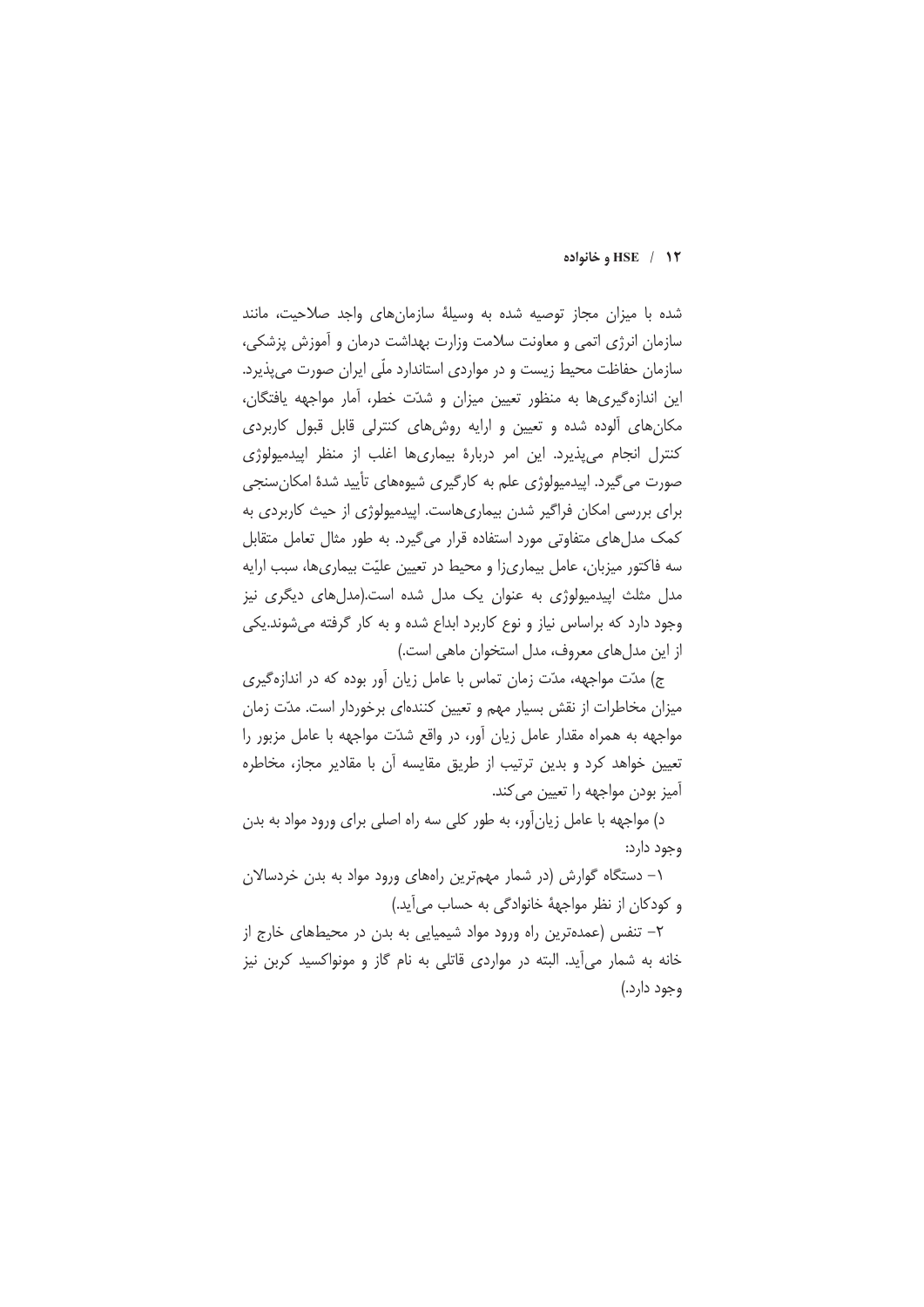$-w$ يوست

ه) واکنش افراد در معرض، به طور کلی واکنش افراد در برابر موادی که با آنها مواجه می شوند یکسان نیست. به طور مثال برخی از افراد در صورت مواجهه با مواد حساسیتزا به شدّت از خود واکنش نشان میدهند؛ در حالی که ممكن است عدة ديگرى عكسالعملى نسبت به اين شرايط بروز ندهند.

با اندازه گیری توسط ابزارهای علمی، می توان برنامههای کنترلی را تدارک دید. این دانش را در سطحی کاربردی، تعریف و تشریح می کنیم.

دانش انجام روشهای عملی مراحل چهارگانهٔ پیشبینی، شناسایی، ارزیابی و كنترل را به عنوان دانش پايه براي ارتقاى بهداشت خانواده مىدانيم. تاريخچه بهداشت و سلامت خانواده و سوابق بیماریهایی مانند حساسیت و آلرژی، بیماری های ارثی، حتی سایر محدودیتهای روانی و جسمانی و مشکلات خانواده، از جمله ملاحظات خاص در به کارگیری هر یک از چهار مرحلهٔ فوق هستند. در این موارد توضیحات کاربردی لازم به اختصار ارایه می شود:

١– پیش بینی: می توان با اطلاع از وضعیت موجود، امكان وجود يا بروز عوامل خطرزا و تهدیدات را پیش بینی کرد و طبیعی است که با شناخت بیشتر از وضعیت موجود، پیش بینی بسیار راحتتر انجام می گیرد.

٢- شناسايي: كنترل عوامل تهديد كننده و مخاطرات سلامت، بدون شناسايي آنها میسر نمی شود. شناسایی این مخاطرات به کمک فراگیری روش های شناسایی ریسکهای بهداشتی، سادهتر شده و گامی مهم برای کنترل آنها به شمار می رود.

در این رابطه و به عنوان مثال، تهیه فهرستی از کالاهای مورد استفاده و مواد مصرفی و دستهبندی آنها به شیوهای ساده، از روشهای کاربردی آسان برای شناسایی مخاطرات ناشی از به کارگیری آنهاست. علایم و نشانههای خاصی (مانند علامت استاندارد ملی ایران و میزان مصرف انرژی) که روی کالاها و مواد مورد استفاده درج میشود، بیانگر امکان اعتماد به این کالاها و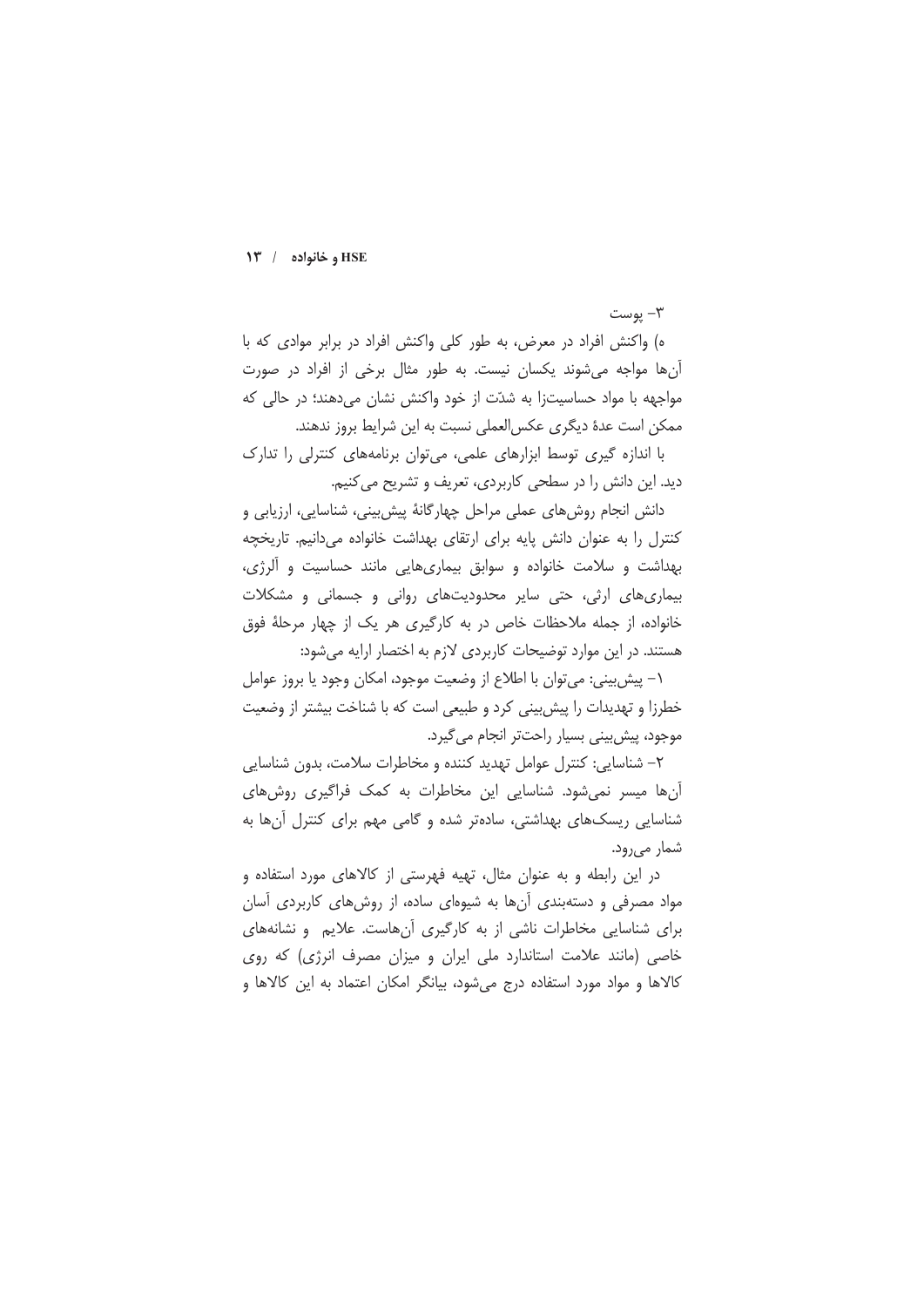#### HSE / 1۴ و خانواده

فرآوردهها است. برخی برچسبها میزان قابل اعتماد بودن آنها را نیز مشخص می کنند. توضیحات بیشتر در کاتالوگها و بروشورهای برخی اقلام، بازگوکننده انواع مخاطرات احتمالی و محدودیتهای لازم است. به روز بودن اطلاعات، با استفاده از اخبار روز و آخرین دادههای خروجی استاندارد ملی ایران و وزارت بهداشت و درمان و آموزش پزشکی در مورد شرکتهای تولید کننده و کسب آگاهی از نام اقلام غیر استاندارد و غیر بهداشتی و نیز شرکتهای رد صلاحیت شده، کمک شایان توجهی در این راه است.

به کمک شناسایی، می توان مخاطرات را با در نظر گرفتن عواملی مانند شدّت خطر، میزان، نحوه و نوع مواجهه، بر حسب درجه اهمیّت، دستهبندی و ارزیابی کړ د.

٣- ارزيابي: ارزيابي دقيق مخاطرات ناشي از مواجهه با عوامل زيان آور، در برأورد و تعیین میزان خطری که سبب شکل گیری عامل زیان أور در محیط زندگی می شود، نقش زیادی دارد. باید طی فراًیند ارزیابی، ماهیت خطر،روش، شدّت و مدّت مواجهه، مورد توجّه قرار گیرد.

۴- کنترل: پس از مقایسه میزان عامل زیانآور با استانداردهای مربوطه و در نظر گرفتن برخی عوامل موثر(مانند شرایط انجام کار، قابلیت های جسمی و فیزیولوژیک فردی و…)، با توجه به نتیجه به دست آمده، متخصص بهداشت حرفهای اقدامات کنترلی مناسب را انتخاب خواهد کرد. این موضوع ممکن است از اعمال هرگونه اقدام كنترلي تا اصلاح كامل يک فرأيند متفاوت باشد. به بيان دیگر ممکن است ارزشیابی نشان دهنده آن باشد که فرآیند مورد مطالعه در شرایط کاری خطری برای سلامت نیروی کار نداشته باشد. از این رو ممکن است اقدامات محدودى براى افزايش اطمينان از ايمن بودن فرآيند انجام پذيرد. اما از سوی دیگر، ممکن است ارزیابی گویای خطری جدی باشد؛ در این صورت باید هر چه سریعتر نسبت به حذف عامل مخاطرهآمیز اقدام شود. برای این منظور می توان از اقدامات کلی کنترلی، مانند جایگزینی، محصورسازی، جداسازی، تهویه، وسایل حفاظت فردی و غیره استفاده کرد.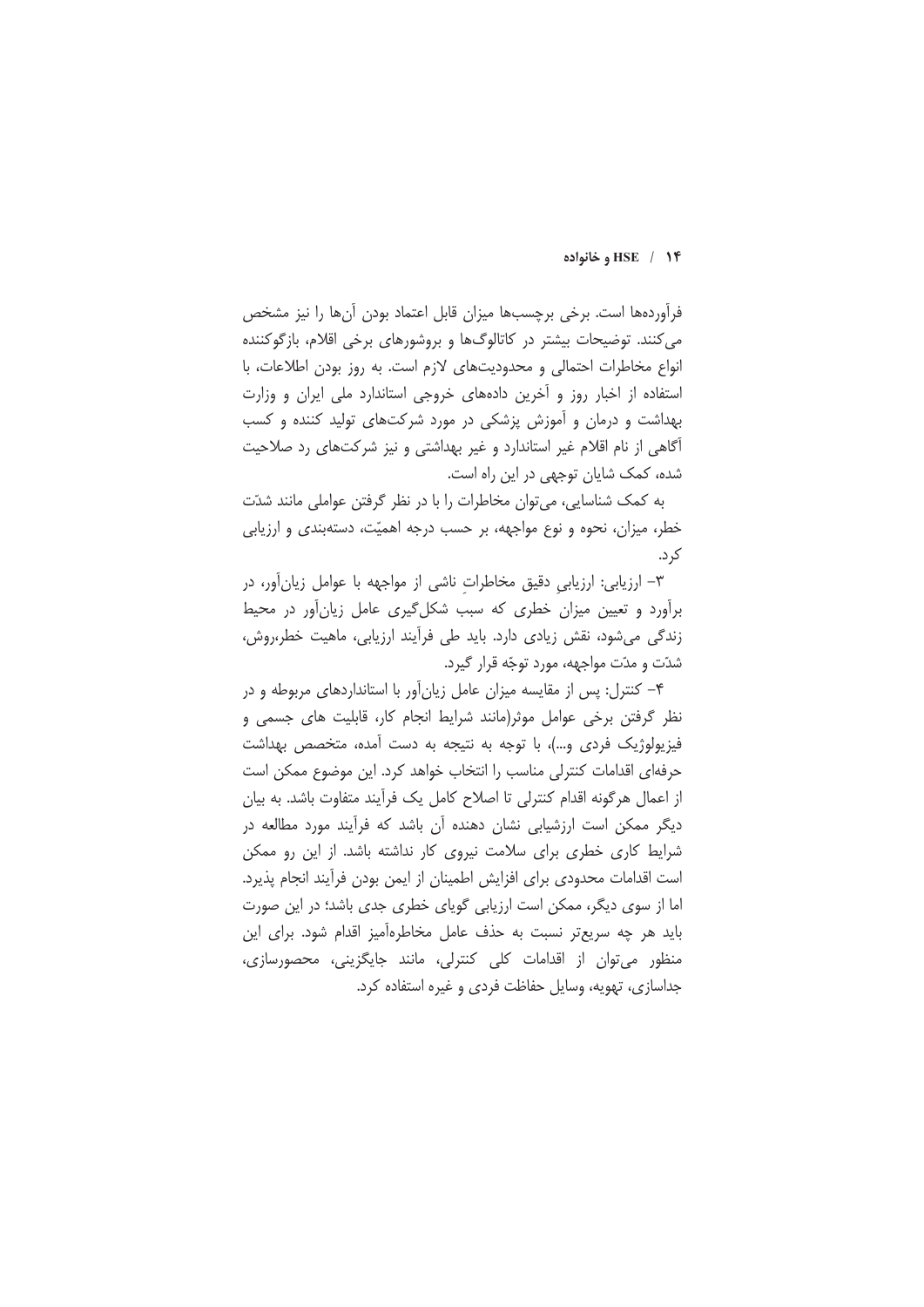"اصول و راهنماییهای بهداشت فردی را در همه ابعاد مراعات کنیم تا مصون بمانیم. پاکیزگی یک رکن فرهنگی و یک اصل پایه در زندگی ما است. امّا یادمان باشد که خانهٔ خیلی تمیز و استریل، سبب مقاوم سازی باکتریها میشود، بنابراین باید در رعایت بهداشت نیز اعتدال را يبشه كنيم."

# ایمنی

واژههای «امنیت» و «ایمنی» با یکدیگر همخانوادهاند، با رعایت نکات «ایمنی» می توان به نوعی «امنیت» دست یافت. بررسی و تحلیل حوادث نشان می دهد بیش از ۹۵ درصد حوادث، ناشی از خطای انسانی است و تنها حدود ۵ درصد باقیمانده ناشی از شرایط خارج از کنترل(شرایط غیرقابل پیش بینی و غیرقابل پیشگیری) است. حوادث را می توان به دو دسته ساده تقسیمبندی کرد: حوادث ناشي از خطرات موجود (بالقوه)

حوادث ناشی از عدم به کارگیری توصیهها و نکات ایمنی (بالفعل)

### دانش پایه ایمنی

امروزه سازمانها و ارکان دولتی و غیردولتی در سراسر جهان کار اطلاعرسانی، آموزش و کمک رسانی را برعهده دارند. با پیشرفت علم و به کارگیری وسایل و تجهیزات جدید، مخاطراتی جدید نیز با آن همراه میشود که مستلزم راهنمایی های جدیدی است. این امر در به کارگیری مواد شیمیایی نیز صدق می کند.

در امریکا بخشی از سازمان کار با نام انجمن ایمنی و بهداشت شغلی، در خصوص قریب به ۶۰۰ ماده شیمیایی خطرناک مرتبط با مشاغل، دستورالعمل هایی صادر کرده است. حدود چهار هزار ماده خطرناک نیز در بخش حمل و نقل این کشور شناسایی شدهاند.ناگفته پیداست که لیست مواد شیمیایی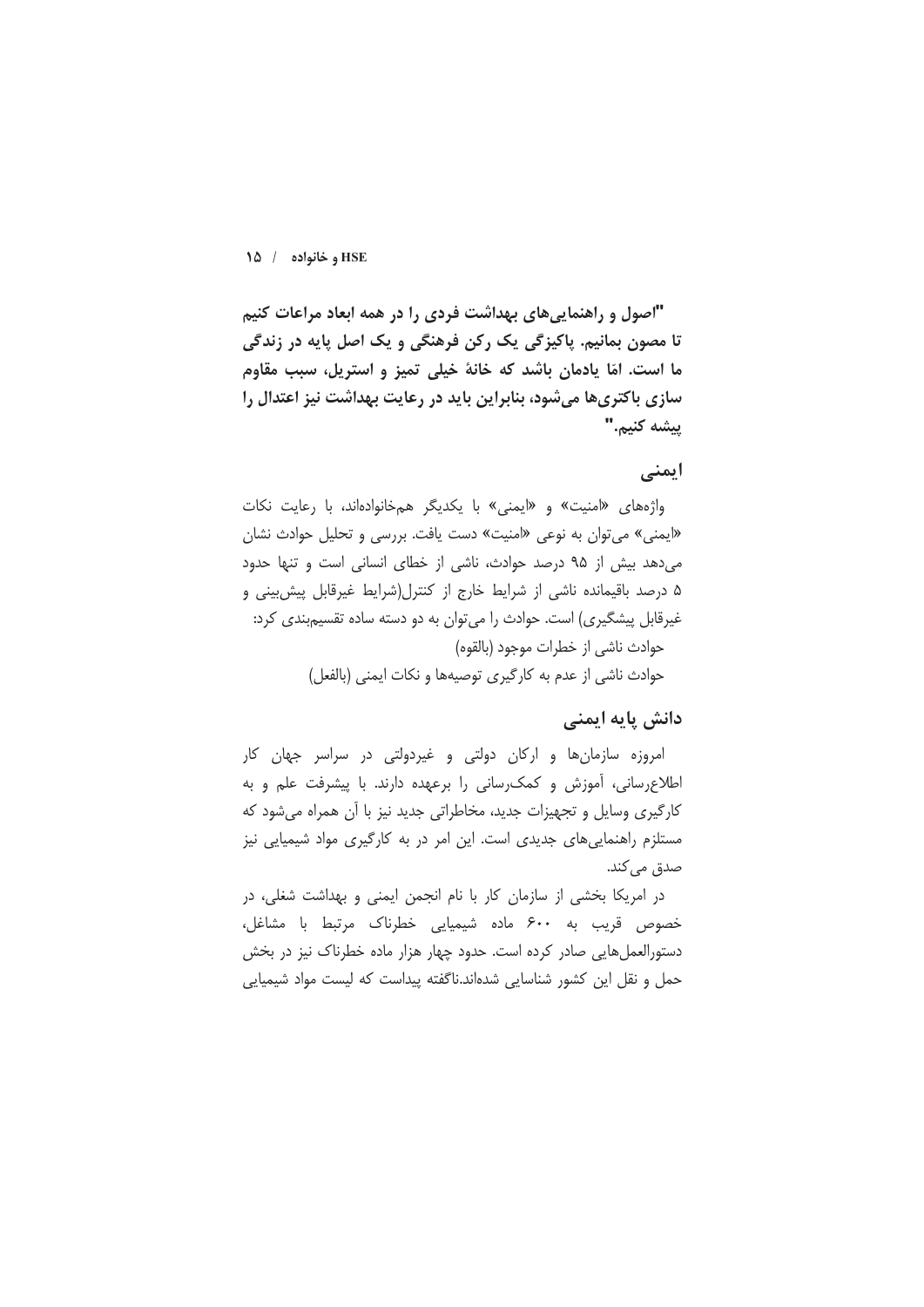#### 1۶ / HSE و خانواده

خطرناک فراتر از این مقدار است. (این رقم به بیش از شصت هزار ماده شیمیایی خطرناک می٫رسد.)

از یک سو با توجه به استفاده فزاینده از مواد شیمیایی در خانه (مانند: انواع صابون، شامپو، قرص و پودر شوینده، جرمگیر، سفیدکننده، نرمکننده، براق کننده، واکس، کرمهای پوست و مواد آرایشی و بهداشتی، اسپریهای خوش بوکننده، حشره کش و…) و از سوی دیگر، گوناگونی مواد و تجهیزات بیشتر رفاهی استفاده شده در درون و بیرون از خانه، ضرورت افزایش همزمان اطلاعات فردی را بیش تر می کند.

درکشوری که از حیث زلزلهخیزی و مخاطرات آن، شاید در جهان دارای رتبه اوّل باشد، داشتن دانش پایه ایمنی به منظور بهرهگیری از یک طرح واکنش در شرایط اضطراری ضروری است. اجرایی کردن چنین طرحی، نیاز به تمرین دارد. برای دستیابی به سطح مطلوب آمادگی، استفاده از امکانات وابزارهای موجود، دستورالعمل های کاربردی، راهنمایی های ساده و تهیه سایر ملزومات، از اقدامات اوليه به شمار مي آيد. از آنجا كه واكنش در شرايط اضطراري آخرين راهحل است و همواره اقدام پیشگیرانه تقدم دارد، لذا شرایطی را که منجر به رعایت این اصل پیشگیرانه و دستیابی به وضعیت ایمن تر میشود، در اینجا مطرح می کنیم.

# الف- ناگفتههای ایمنی و آتشنشانی

همه می پذیریم که آموزش یا افزایش دانش نظری و عملی، ممکن است روزی به کارمان أید. براساس فرهنگ جاری جامعه ایرانی، "متاسفانه" و "ای كاش" از جمله عباراتي است كه پس از رخدادهاي احتمالي به زبان مي آيند. راه حذف این کلمات از زبان ما نیز، پیشگیری است. برای پیشگیری از تأسفهای آتي، پهتر است در مورد مراحل زير اقدام عاجل به عمل آوريم: **۱- آموزش:** پیگیری آموزش اطفای حریق در مدارس و فراگیری عمومی این امر برای همگان در نزدیکترین مکان و زمان ممکن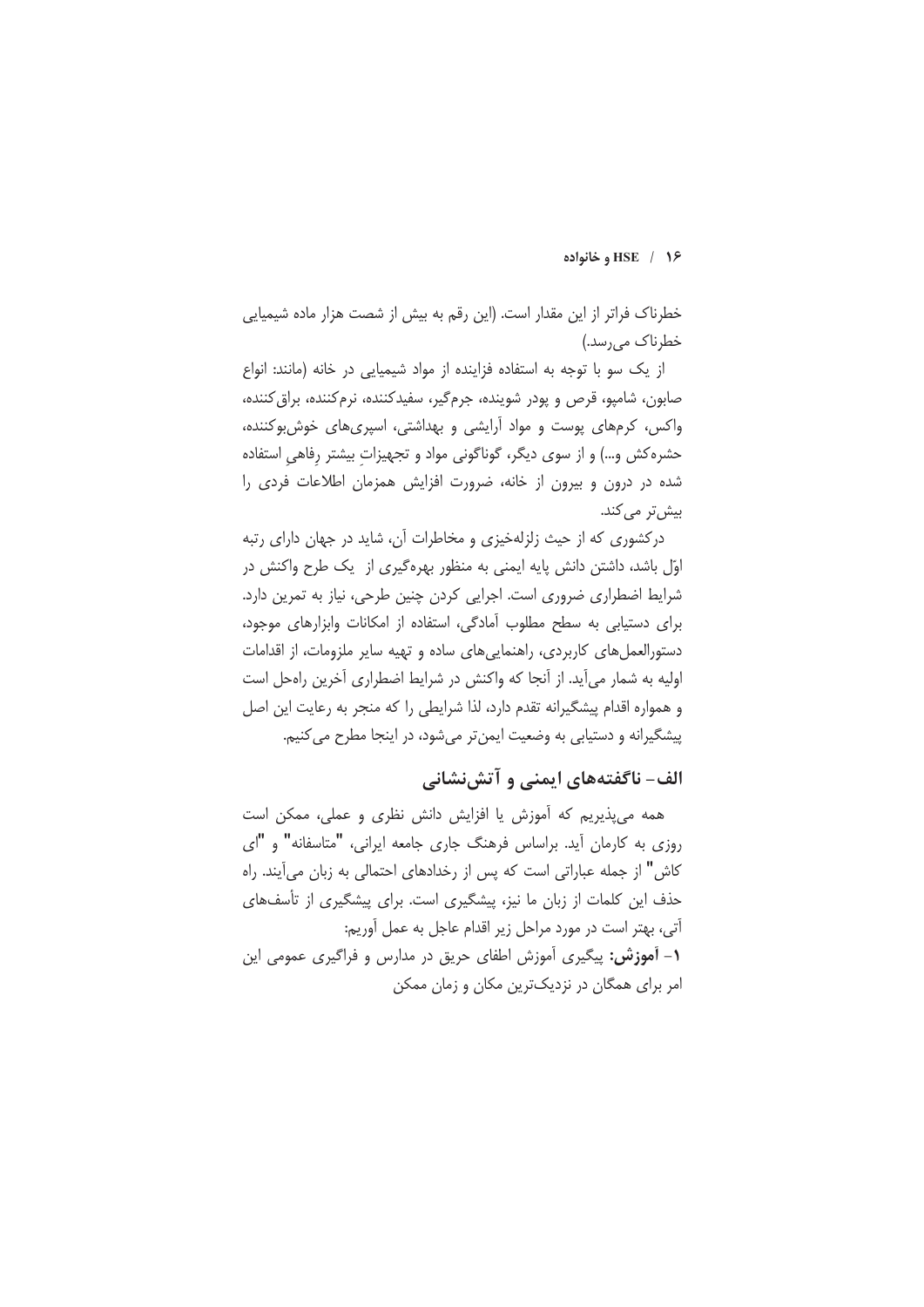۲- بازرسی: درخواست بازرسی از ساختمان محل کار و سکونت و دریافت راهنمایی لازم

بی شک امکانات لازم برای هر دو مورد فوق را سازمان آتش نشانی شهری به صورت رایگان در اختیار قرار میدهد.

درخصوص بند ۲، ذکر این مطلب شایان توجه است که ساکنان منطقه پس از بازرسی و آگاهی از موارد تخلف از مقررات و آییننامهها، با امضاء و تأیید نظرات بازرس، نسبت به اصلاح امور تا سررسید مدّتی معین، متعهد می شوند و با سررسید این مدّت، در صورت عدم انجام اقدام اصلاحی، اقدامات قانونی بعدی صورت می پذیرد. البته در گریز از اقدام اصلاحی، ممکن است کیفری بدتر از آنچه قانون در نظر گرفته، همچون حادثهای ناگوار در انتظار متخلفان باشد.

# ب– نکاتی قابل پیشگیری

١- هنگام خريد، رهن يا اجاره منزل مسكوني، ضمن بازديد، شرايط ايمني ساختمان را بررسی کنید. در صورت امکان از کارشناس فنی کمک بگیرید.این موضوع در مورد تعمیر جزیی و کلی ساختمان نیز صدق می کند.

۲– هنگام ساخت و ساز با رعایت استانداردهای عمران و شهرسازی و الزامات و مقررات شهرداری، ایمنی خود،کارگران، ساختمان و در نتیجه ساکنان را تضمين كنيد.

۳- نکات و توصیههای ایمنی را در خرید لوازم، خودرو و سایر اقلام کاربردی مراعات كنيد.

۴- در انجام نصب، تعمیر و راهاندازی تجهیزات جدید، کار را به کاردان و متخصص مربوطه بسیارید. هزینهای که برای این کار می پردازید، در مقابل تاوانی که قرار است برای اهمال و غرور پرداخت کنید بسیار ناچیز است.

۵– برای خود و خانوادهتان طرح واکنش در شرایط اضطراری را نوشته و تمرین کنید. برای این امر نیز می توانید از کارشناسان نزدیکترین مرکز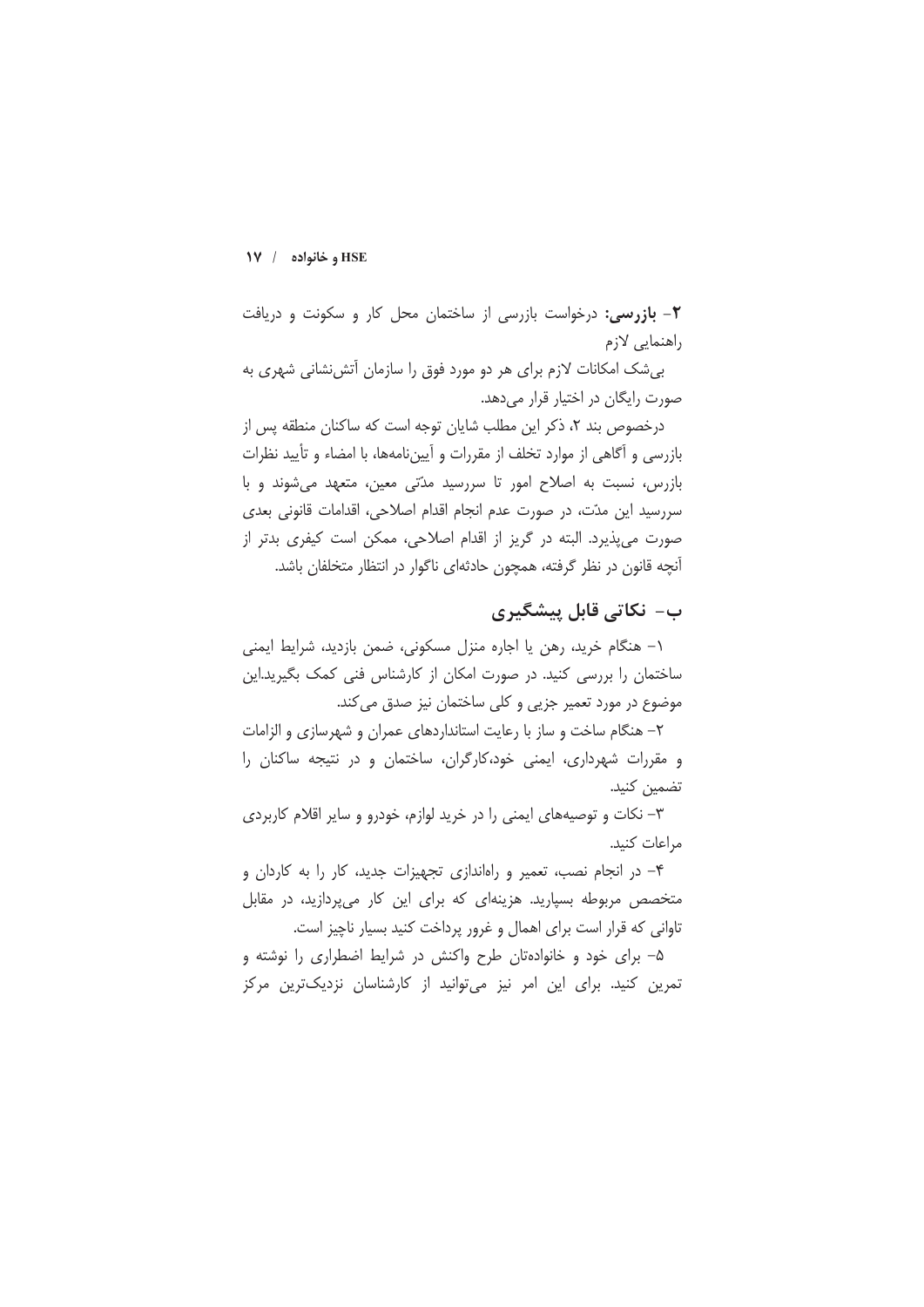#### HSE / 1۸ و خانواده

آتش نشانی محل کمک بگیرید.

۶– به عنوان اولین اقدام، مسیر خروج اضطراری را تعیین کنید. هرگز جلوی دربهای ورود و خروج از اتاق ها، خانه، پنجرهها و راهروها را با ایجاد موانع، مسدود نکنید.با توجه به جهت باز شدن دربها و پنجرهها،در این مسیرها مانع به وجود نياوريد.

۷– کمکهای اولیه را فرا بگیرید. برای این منظور می توانید به عنوان نیروی داوطلب، خود را به سازمان هلالاحمر معرفی کنید. اصول امداد و نجات همواره در سازمان آتشiنشانی آموزش داده میشود.

٨- جعبه كمكهاى اوليه را تهيه و در جايى با دسترسى آسان و سريع قرار دهند.

٩- حتى الامكان نزديك ينجرههاى شيشهاى نخوابيد. ايمنى اين ينجرهها را با چسباندن چسب نواری ضربدری از یک گوشه شیشه به گوشه مقابل به گونهای که قطرها را پوشش دهد، بیش تر کنید. برای پنجرههای بزرگ نصب پرده بهتر است. جنس پرده را از پارچهای انتخاب کنید که فاقد الیاف پلاستیک بوده یا الیاف پلاستیک کمتری داشته باشد.

۱۰– کپسولهای گاز، مواد قابل احتراق و مواد شیمیایی خطرناک را جایی امن، دور از دسترس کودکان و دور از نور و گرما قرار دهید، اما آنها را به حال خود رها نکنید. در صورت عدم استفاده طولانی مدّت، بازدیدهای متناوب را فراموش نكنيد.

۱۱– از قراردادن اشیای برنده، تیز و شکننده در لبهها و بلندیها خودداری کنید. کارد و سایر اشیای تیز را در کشوها یا کمدهای درب بسته قرار دهید.

١٢- چنانچه ناگزير از نصب يا قراردادن اشياء سنگين در ارتفاع هستيد، آنها را در محل خود محکم کنید.

۱۳– نسبت به تهیه کیسول آتش نشانی برای خانه و خودروی خود اقدام کرده و آن را در جایی با قابلیت دسترسی سریع قراردهید. برای بازدیدهای دورهای از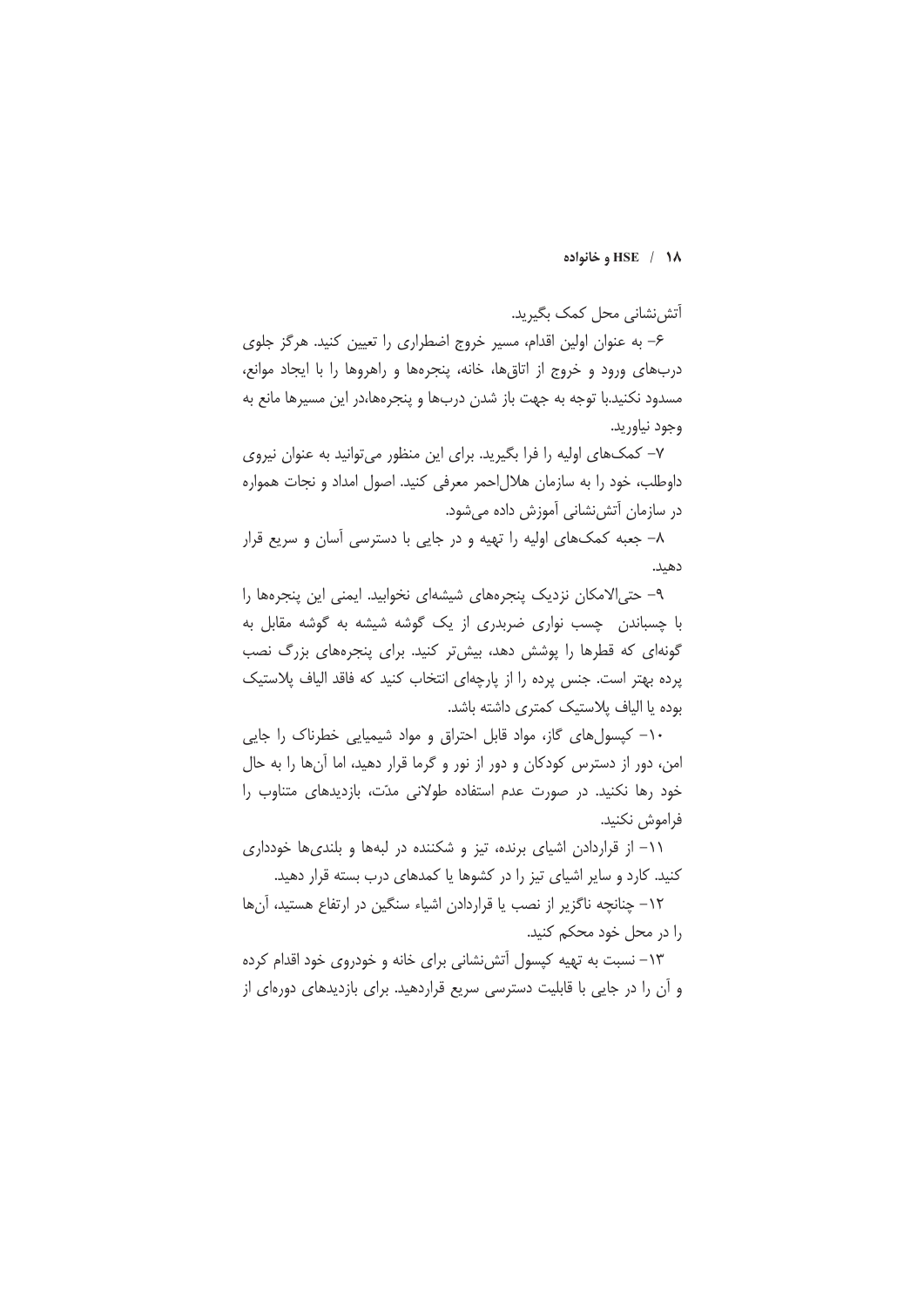آنها برنامهای مدوّن تهیّه کنید.

۱۴– باید امکان دسترسی فوری به شیر گاز، فیوز و کلیدهای برق بررسی شده و در صورت نیاز راهکار مناسبی برای تعبیه یک شیر گاز یا کلید اضطراری قطع برق در نظر گرفت.

۱۵– نشت گاز به خودی خود باعث مرگ شده و نیز قابلیت احتراق و در صورت تجمع گاز قابلیت انفجار را فراهم می کند.در صورت نشت گاز، قبل از بروز هر حادثهای به منظور عدم ایجاد جرقه، بدون دست زدن به دوشاخههای در حال استفاده و کلیدهای برق، بدون حرکت اضافه که باعث جرقه الکتریسیته ساکن (مالشی) شود، شیر اصلی گاز را بسته و سپس به آرامی یک منفذ خروجی مانند درب یا پنجره را باز کرده و با تکان دادن حوله خیس و ایجاد باد، به خروج گاز کمک کنید. تمام این مدّت با پوشاندن بینی و دهان به وسیله پارچه یا حوله خس تنفس کنید.

۱۶– اگر آتش سوزی پدید آمده و امکان خاموش کردن آن را ندارید، چنانچه تصمیم گرفتهاید که از میان أتش خارج شوید، بهتر است با استفاده از حوله یا یتوی خیس از آتش بگریزید. در این حالت نیز با پوشاندن بینی و دهان به وسیله يارچه يا حوله خيس، تنفس كنيد.

۱۷– برای آمادگی بیشتر، خودرو خود را با باک خالی پارک نکنید. یک چمدان آماده از وسایل ضروری مانند، لوازم کمکهای اولیه، چراغ قوه با باتری اضافی، رادیو با قابلیت گیرندگی امواج کوتاه یا متوسط به همراه باتری اضافی تهیه کنید. در فصل زمستان خودرو را به زنجیر چرخ یا لاستیک پخشکن تجهیز کنید.علاوه بر این، چراغ برق قابل شارژی تهیه و همواره آن را دارای شارژ و در دسترس نگه دارید.

١٨- هنگام وقوع زلزله يا آتش سوزى از آسانسور استفاده نكنيد. زيرا به دليل جابهجایی احتمالی و تخریب بخشی از دیوارها و ریلها امکان به تله افتادن زیاد است. به علاوه دالان دود و آتش در مجرای حرکت آسانسور ایجاد شده و سبب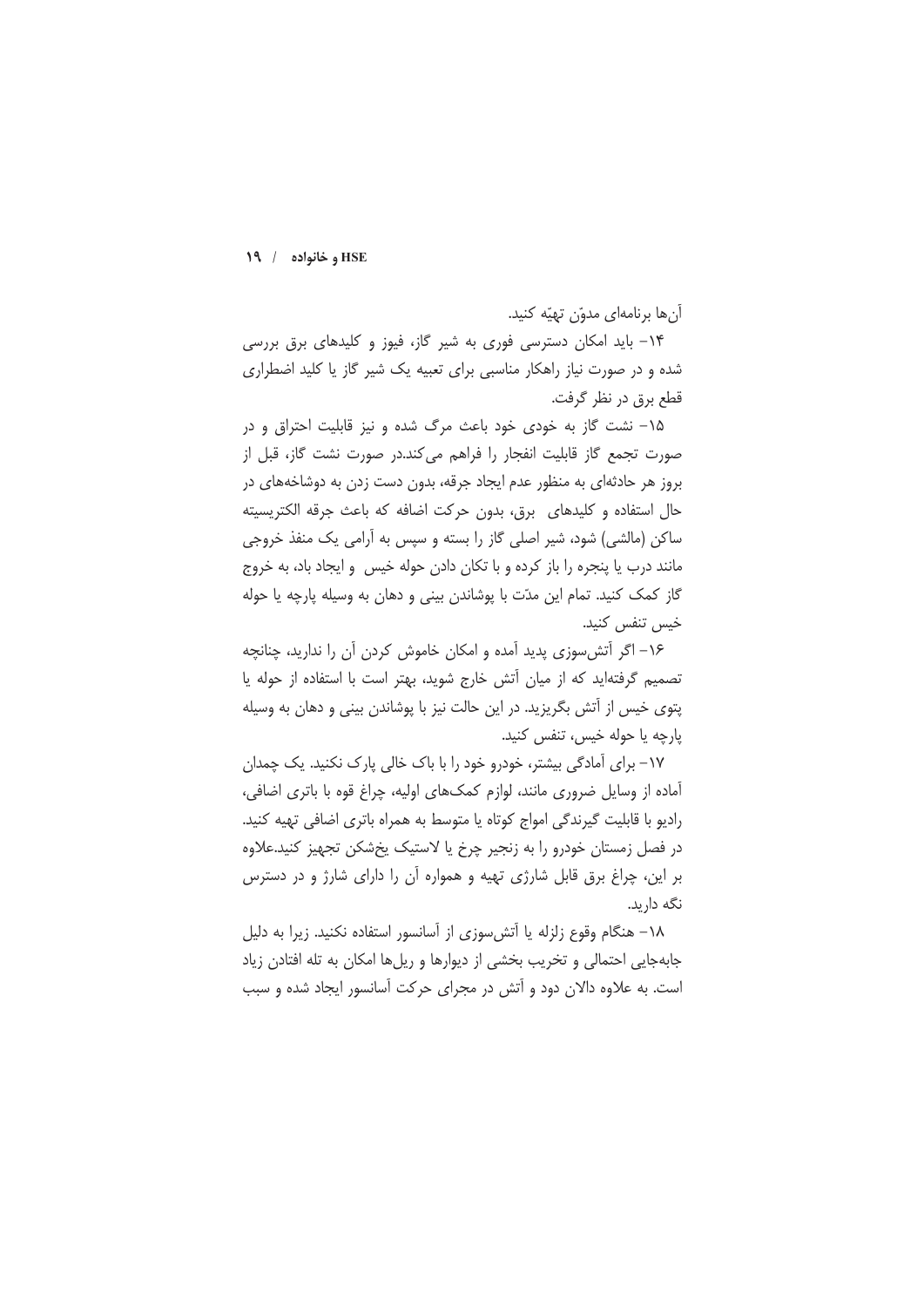### **HSE** / ۲۰ و خانواده

سوختگي، خفگي و مرگ مي شود.

١٩- در صورت بروز زلزله، حتى الامكان و به سرعت، خود را به محلى باز و بدون سقف برسانيد.

٢٠- از آنجا كه هنگام وقوع زلزله اغلب كمتر كسى فرصت خروج از ساختمان و بخصوص آپارتمان را پیدا میکند، به همین علت شناسایی امنترین نقاط خانه ضروری است. در صورتی که محل امن قابل شناسایی نباشد، در صورت وقوع زلزله لازم است در راهرو با اصل قراردادن محافظت از سر و سينه، پناه گرفته یا کنار تختخواب دراز بکشید.

# مثلث آتش

سوخت يا ماده سوختني، هوا(اكسيژن)، حرارت(گرما يا جرقه)

# روش اطفاء

اغلب تنها با حذف هوا (اکسیژن) می توان آتش را خاموش کرد.

# طبقەبندى آتش

| وسیله و روش اطفاء                                                                                                                                                                                                                                          | علت وقوع                                                | مواد<br>أتش گير        | نوع<br>أتش |
|------------------------------------------------------------------------------------------------------------------------------------------------------------------------------------------------------------------------------------------------------------|---------------------------------------------------------|------------------------|------------|
| با استفاده از آب می توان حرارت موجود<br>سوخت را پایین آورده و آتش را خاموش<br>كرد، اين نوع آتشها را تا خاموشى<br>كامل، ترك نكنيد. بايد مطمئن شويد<br>كه أتش كاملاً خاموش شده است زيرا<br>مواد خشک کننده موجود در آتش<br>می تواند دوباره شروع به سوختن کند. | سطلهای<br>زباله،<br>نخالههای ساختمانی،<br>محيطهاى ألوده | چوب،<br>كاغذ،<br>پارچه | A          |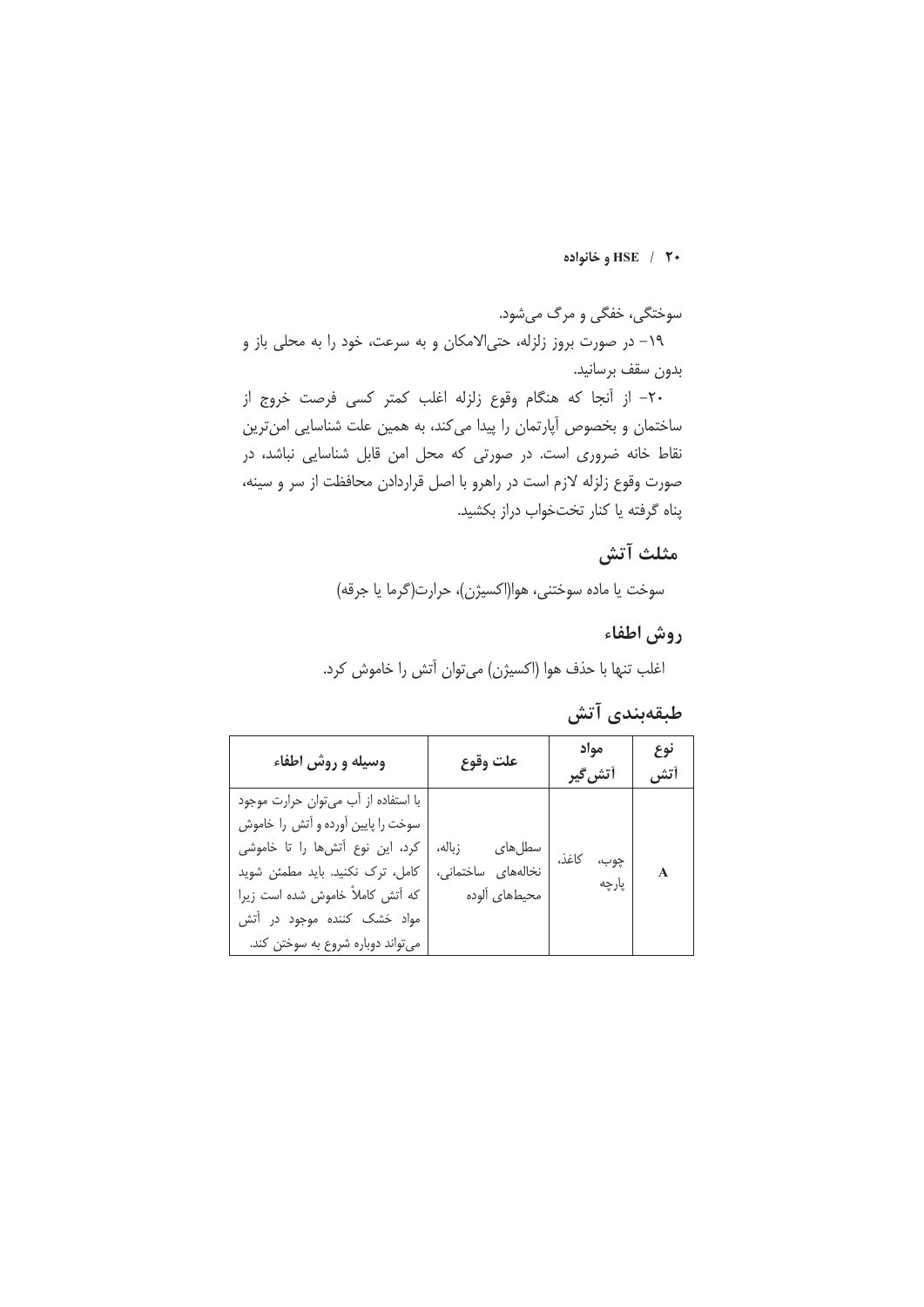| به وسیله کپسول های خاموش کننده<br>پودری و برای آتشهای وسیع با<br>  استفاده از فوم | بی دقتی در نگهداری<br>مواد شيميايي قابل<br>اشتعال،عدمضبط وربط                                         | مايع يا<br>  گازهای قابل<br>اشتعال                      | $\boldsymbol{B}$ |
|-----------------------------------------------------------------------------------|-------------------------------------------------------------------------------------------------------|---------------------------------------------------------|------------------|
| برای آتش برقی، فقط از خاموش کننده<br>. CO2 استفاده کنید .                         | آتش ناشى از جرقه<br>الكتريكي وسايل و<br>  تجهيزات برقي                                                | آتش ناشى از<br>  برق<br>(الكتريسيته)                    | $\boldsymbol{C}$ |
| استفاده از پودر یا فوم مخصوصی که از<br>مواد خاص ساخته شدهاند.                     | این نوع فلزات بسیار<br>كمياب هستندو اغلب<br>در كارخانجات خاص،<br>مانند هواپیماسازی<br>  يافت مي شوند. | فلزات قابل<br>ا اشتعال<br>مانند<br>  پتاسیم و<br>منيزيم | D                |

"حادثه خبر نميكند. همواره به ايمني بينديشيم تا ايمن بمانيم."

### محيطزيست

ایرانیان آب را از هر نوع پلیدی دور میداشتهاند و چون آن را برای آبادانی و ترقی کشور لازم میدانستهاند، به پاکیزگی و بهداشت آن بسیار پایبند بودهاند. به علاوه آب را منبع زندگی جمیع موجودات و رُستنیها و آبادانی میدانسته و معتقد بودهاند که :

١\_ أب أشاميدنى بايد صاف، زلال، بى رنگ و بو و مزه بوده و عارى از آلودگی باشد.

٢\_ ريختن فضولات و مواد ناپاک، نظير مدفوع، ادرار، آب دهان، خون، اخلاط، لاشه مردار و نظایر اینها در آب، ممنوع و مستوجب مجازات بوده است.

۳ـ برای آشامیدن، هرکس باید ظرف جداگانه ای داشته باشد.

۴ـ كسانى كه آب را اغلب آلوده كرده و لاشه مردار در آن مى انداختند، مجازات سنگینی تا حدّ اعدام در انتظارشان بود.

۵ـ استحمام، غسل کردن و شستوشوی لباس در آب جاری ممنوع بوده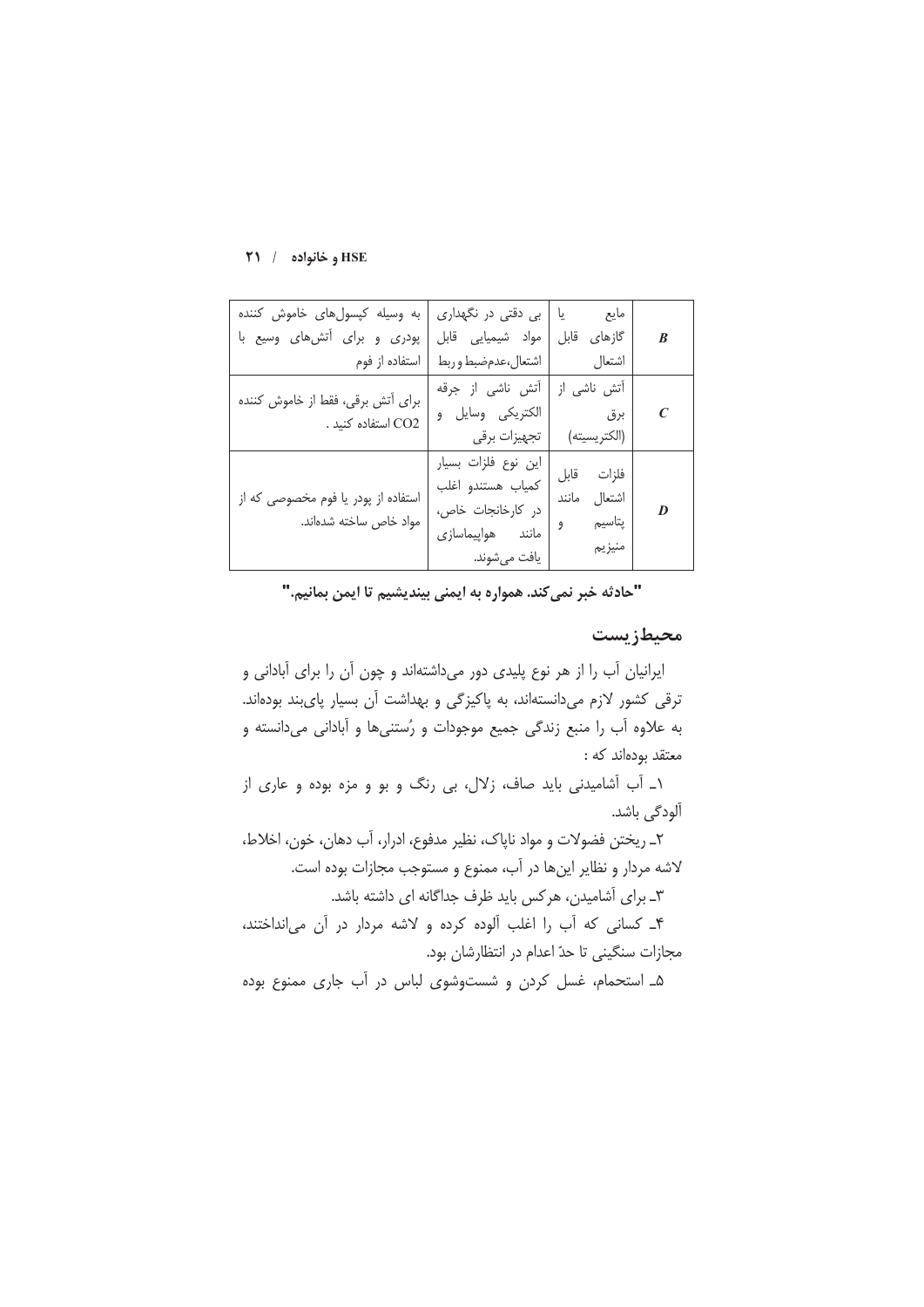#### HSE / ٢٢ وخانواده

است. به همین نحو اگر کسی قصد شنا داشته باشد، باید اوّل خود را خارج از استخر شسته و یاک می کرد، سپس وارد استخر می شد.

به طور خلاصه در ایران باستان، مقدس شمردن آب و نینداختن فضولات و لاشه و مردار، بر روی زمین از موضوعات بسیار مهم و جزو سُنن مذهبی بوده است، تا آنجا که به نظر می رسد ایرانیان باستان شیوع بیماری ها را از لاشه انساني و مردار حيواني، و آلودگي به عفونت را نتيجه آلودگي آب مي دانستند.آنان بر این عقیده بودند که باید زمین، پاک نگاه داشته شود و در آن کشت و زرع و ساختمان به عمل آید و سبز و خرّم شود و در آن درخت کاشته و گلّه و رَمه، یرورش داده شود و ضمناً توصیه می شده است که از محل های آلوده دوری جويند.

محیطزیست، محیطی شامل هوا، آب، خاک، منابع طبیعی، گیاهان، جانوران، انسان و روابط متقابل بین آن هاست. در واقع مجموعهای عظیم و پیچیده از عواملی متنوع است که پس از خلقت با تکامل موجودات زنده و تاثیر مطلوب اجزای سازنده سطح زمین بر یکدیگر به وجود آمده، بر فعالیتهای انسان تاثیر گذارده و از آن متاثر می شود. به نوعی می توان آن را نماد بقای حیات نامید؛ زیرا آلوده ساختن أن، بر حيات تاثير مستقيم دارد. هرچيزي كه عرفاً زائد محسوب می شود، مانند زباله،خاکروبه، خاکستر،جسد حیوانات، ضایعات مراکز شهری و صنعتی و زوائد حاصل از تصفیه، اعم از شیمیایی و بیولوژیک، فضولات انسانی و حيواني و زبالهها و ضايعات بيمارستانها، قابليّت آلايندگي محيط زيست را دارد. به رغم آن که حوادثی مانند نیروگاه چرنوبیل در روسیه هر سه عنصر هوا، آب و خاک را آلوده می سازند، امّا نه این که امکان آلودگی هریک بهتنهایی نیز وجود دارد، بلكه امكان اين اتفاق بيشتر است. هوا اغلب در اثر گازهاى خروجى دودکش ها و اگزوزها آلوده می شود. آبهای سطحی و زیرزمینی از جمله قناتها،

١. كتاب جامع بهداشت عمومى، دكترحسين حاتمى، كبرى حيدرى؛ فصل ١ گفتار ٣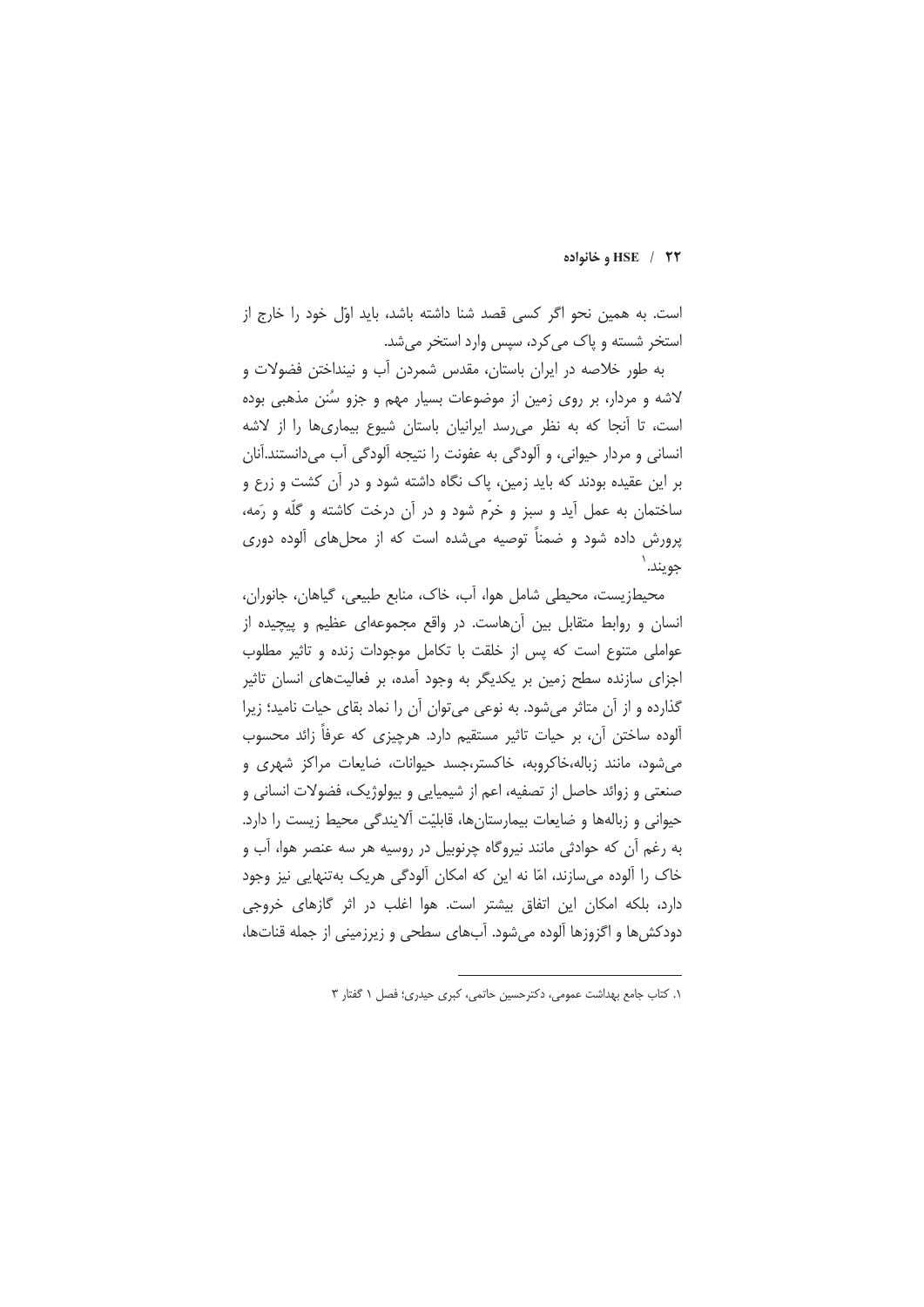#### $\overline{Y}$ و خانواده /  $\overline{Y}$

چاەھا، سفرەھای آب زیرزمینی، چشمەھا، دریاھا،دریاچەھا،رودخانەھا، نھرھا، تالابها، اَبگیرها و برکه ها توسط فاضلاب شهری و صنعتی و مواد زائد جامد که در آنها تخلیه شده یا نفوذ می کند، آلوده می شود. خاک نیز به طور مستقیم توسط ألايندهها هدف ألودگي قرار مي گيرد.

"حفظ محيط زيست، پيش از آن كه علمي، تجربي و طبيعي باشد، دانشي تجریدی و انسانی است و از خاستگاه انسانی انسانها جوانه می;ند. تنها نگاه طبيعي و مالي به اَن، مايه محدود دانستن اين دانش و بي توجهي به شان انساني آن است و چون دین، عهدهدار شئون مختلف و ابعاد وجودی انسان است، تمامی ادیان الهی به این امر توصیه و آموزههای بلندی را در این رابطه ارایه کردهاند. از این رو دانش محیط زیست و حفاظت از آن، علمی انسانی و دینی است."`

# دانش پایهی محیطزیست

به ألودگی هوا، خاک و أب، ألودگی های زیست محیطی میگویند و مجموعه|ی از فعالیتها، محصولات یا خدماتی که بر محیط زیست تاثیر متقابل داشته باشد، جنبه زیستمحیطی نامیده می شود. هر تغییر مطلوب یا نامطلوب در محیط زیست، که بخشی یا تمام اًن ناشی از جنبه های زیستمحیطی باشد، پیامدهای زیستمحیطی خوانده میشود.

اثرات مستقیم یا غیر مستقیم ناشی از فعالیتها،محصولات و خدمات بر محیط زیست، اگرچه مفید یا مضر باشند، عوامل موثر بر محیطزیست نامیده می شوند. پس استفاده از فرآیندها، روش های کاری، مواد، محصولات، خدمات، انرژی یا هر عمل دیگری که موجب اجتناب، کاهش یا کنترل تولید، انتشار یا

١. كتاب " اسلام و محيط زيست "نوشته آيت الله جوادى آملي، شامل پنج فصل : آباداني زمين و تاسيس مدينه فاضله توسط خليفه الهي، صبغه علوم انساني و ديني محيط زيست، رابطه اعمال نيک و بد با حوادث طبیعی، تلاش در طبیعت و تاثیر آن در سلامت محیط زیست و تاثیر حسن معاشرت در سلامت محیط زیست . ترجمه انگلیسی این کتاب اسلامی توسط داوود سوداگر در۲۰۰صفحه برای نخستین بار از سوی مرکز نشر اسرا منتشر شده است.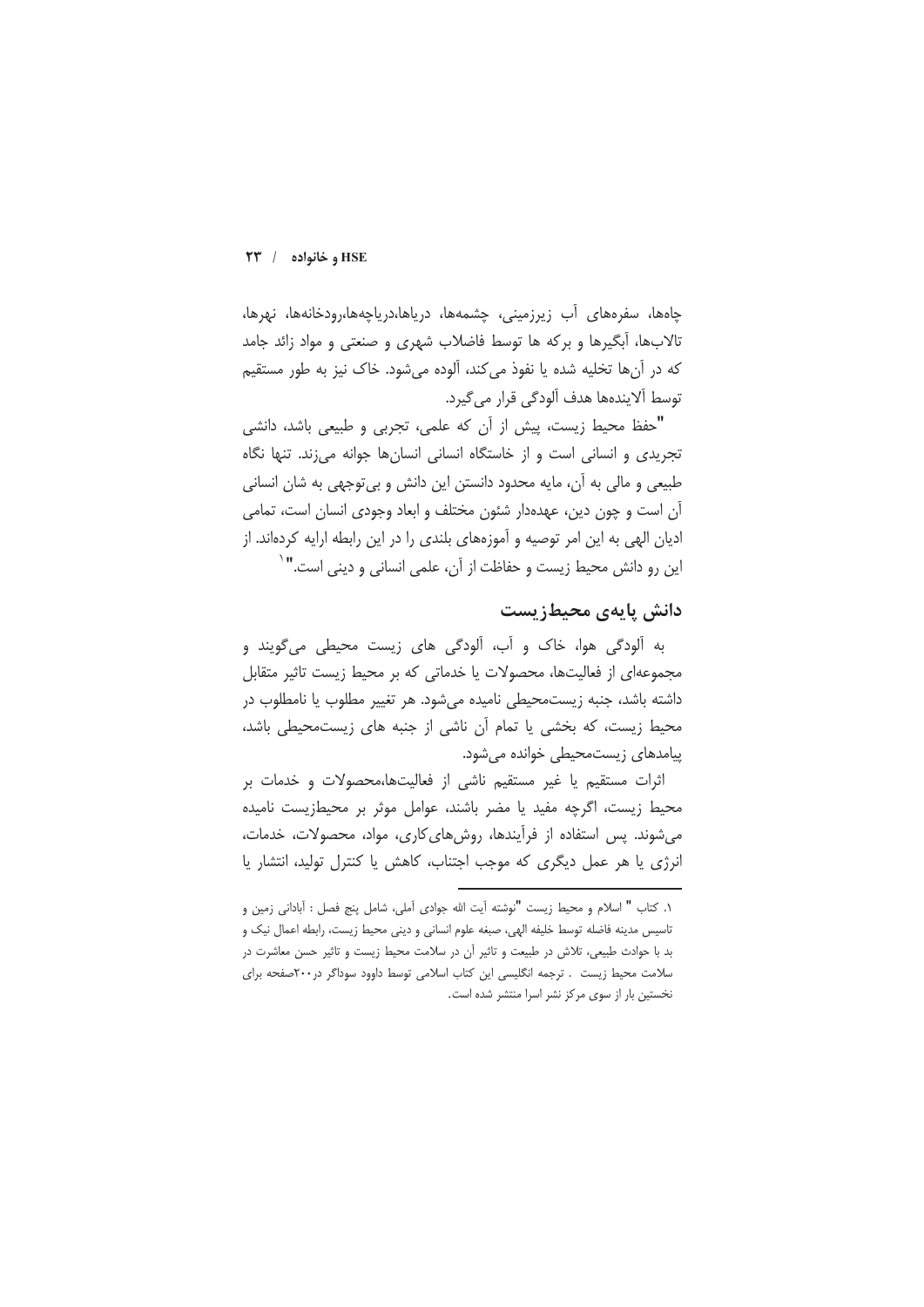#### HSE / ٢۴ و خانواده

تخلیه هر نوع آلودگی یا هدرروی منابع می شود، گامی برای کاهش پیامدهای زیستمحیطی زیانآور به شمار میرود.

**آلودگی:** وجود یک یا چند آلاینده اعم از جامد، مایع، گاز، تشعشع پرتوزا و غیرپرتوزا در هوا، خاک و آب به گونهای که کیفیت، مقدار و مدّت بروز، وجود و حضور آن برای انسان، موجودات زنده، گیاهان و آثار و ابنیه زیانآور باشد، سبب آلودگی می شود. میزان مجاز آلودگی و استانداردهای محیط زیست، توسط سازمان حفاظت محيط زيست مشخص و اعلام مى شود.

آلایندههای هوا: این آلایندهها عبارتند از مونواکسید کربن، اکسیدهای نیتروژن، هیدروکربنها و اکسیدانهای فتوشیمیایی، اکسیدهای گوگرد، گاز کربنیک، ذرات معلّق و سایر آلودگی ها.

آلایندههای خاک: این آلایندهها عبارتند از عناصر سمّی، ترکیبات معدنی مسموم كننده، آفتكش ها، فضولات آلى، عوامل بيمارىزا، شويندهها، مواد نفتى، مواد زايد و زبالهها.

آلایندههای آب: این آلایندهها عبارتند از یاک کنندهها و شویندهها، آفت کش ها، نفت و فرآوردههای آن و فلزات سمّی.

با استفاده معقول تر از مواد شیمیایی، تولید زباله و آلاینده کمتر، محیطزیست را پاکیزه نگهداریم، زیرا آلودگی آن آلودگی زندگی است.

## منابع:

- 1- http://www.fao.org/es/ess/faostat/foodsecurity/FSMap  $/map14.html$
- 2- http://www.who.int/

3- http://www.cdc.gov/family/minutes/

 $4-$ 

http://www.elib.hbi.ir/persian/public health ebook/PUBLIC H EALTH INDEX1.htm

5- http://www.iiketab.com/ebook/1001021/e1001021.htm 6- http://www.125.ir/